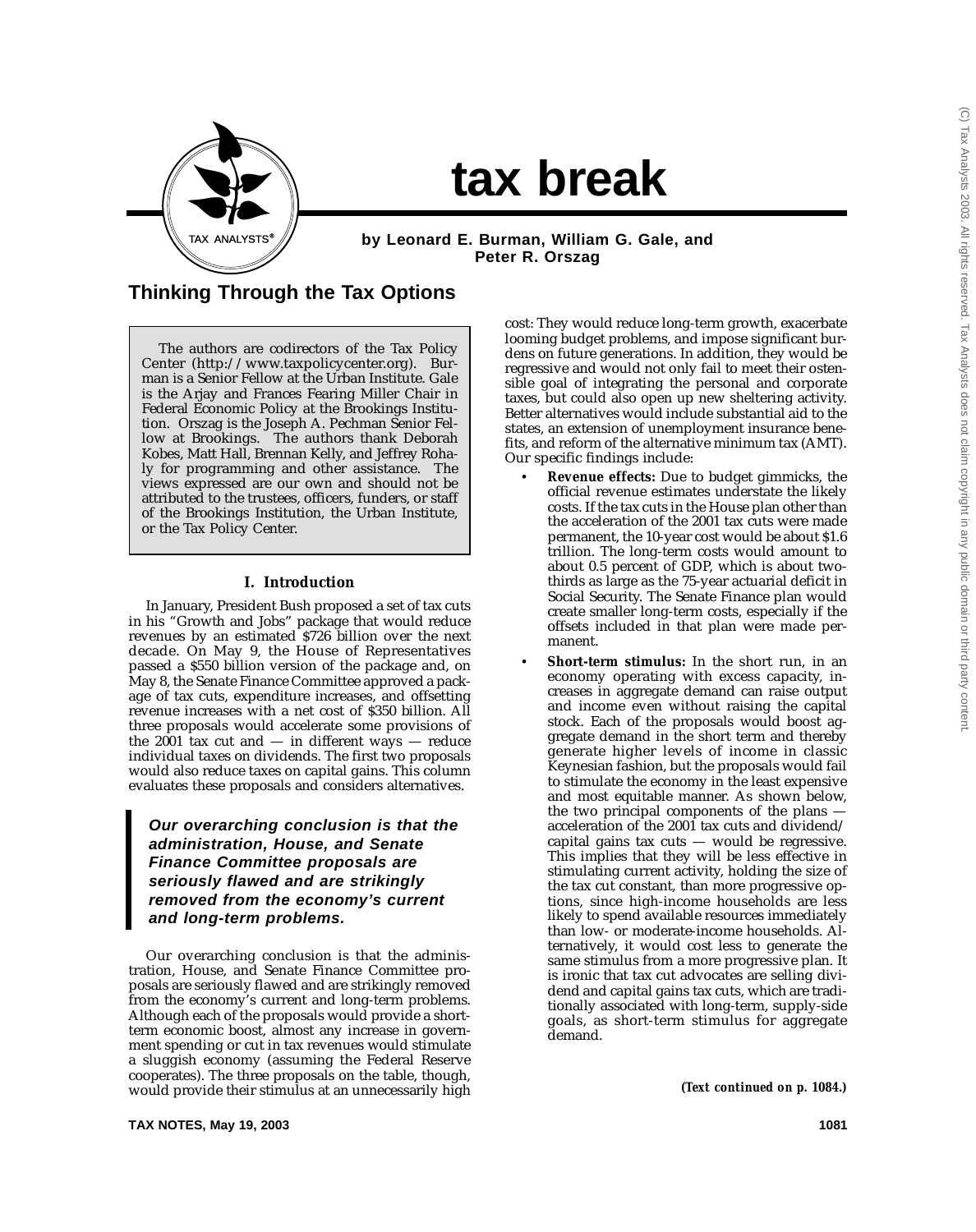|                                     | Table 1: Side-by-Side of Major Proposals                                                                                                                                                                                                                                                     |                                                     |                                                                                                                                         |                 |                                                                                                                                                                                                   |                                 |  |  |  |  |  |  |
|-------------------------------------|----------------------------------------------------------------------------------------------------------------------------------------------------------------------------------------------------------------------------------------------------------------------------------------------|-----------------------------------------------------|-----------------------------------------------------------------------------------------------------------------------------------------|-----------------|---------------------------------------------------------------------------------------------------------------------------------------------------------------------------------------------------|---------------------------------|--|--|--|--|--|--|
|                                     | Administration                                                                                                                                                                                                                                                                               |                                                     | <b>House Ways and Means</b>                                                                                                             |                 |                                                                                                                                                                                                   | <b>Senate Finance Committee</b> |  |  |  |  |  |  |
|                                     | <b>Provision</b>                                                                                                                                                                                                                                                                             | Cost. 2003-2013                                     | Provision                                                                                                                               | Cost, 2003-2013 | <b>Provision</b>                                                                                                                                                                                  | Cost, 2003-2013                 |  |  |  |  |  |  |
|                                     |                                                                                                                                                                                                                                                                                              | Reduce tax rates on dividends and capital gains:    |                                                                                                                                         |                 |                                                                                                                                                                                                   |                                 |  |  |  |  |  |  |
|                                     | Dividends that<br>are fully taxed at<br>the corporate<br>level would be ex-<br>empt from in-<br>dividual income<br>tax. Earnings<br>that are fully<br>taxed at the cor-<br>porate level but<br>not distributed as<br>dividends would<br>result in a basis<br>adjustment for<br>shareholders. | \$396 billion                                       | Tax dividends<br>and capital gain<br>at a 15% rate (5%<br>for those in the<br>lowest two brack-<br>ets). Sunsets at<br>the end of 2012. | \$276 billion   | Exclude first \$500<br>of dividends<br>received by in-<br>dividuals, plus<br>10% of dividends<br>in excess of \$500<br>for 2004-2007 and<br>20% for 2008-<br>2012. Sunsets at<br>the end of 2012. | \$81 billion                    |  |  |  |  |  |  |
| Accelerate upper-bracket rate cuts: |                                                                                                                                                                                                                                                                                              |                                                     |                                                                                                                                         |                 |                                                                                                                                                                                                   |                                 |  |  |  |  |  |  |
| Top four<br>The change<br>2003.     | statutory tax<br>rates would be<br>immediately re-<br>duced from 27.<br>30, 35, and 38.6<br>percent to 25, 28,<br>33, and 35 per-<br>cent, respectively.<br>would be retroac-<br>tive to January 1,                                                                                          | \$74 billion                                        | Same as adminis-<br>tration.                                                                                                            | \$74 billion    | Same as adminis-<br>tration.                                                                                                                                                                      | \$74 billion                    |  |  |  |  |  |  |
| Accelerate marriage penalty relief: |                                                                                                                                                                                                                                                                                              |                                                     |                                                                                                                                         |                 |                                                                                                                                                                                                   |                                 |  |  |  |  |  |  |
| bracket for<br>celerated.           | Effective 2003.<br>the standard<br>deduction for<br>joint filers is set<br>equal to twice<br>that for singles.<br>The beginning of<br>the 25 percent<br>couples is set<br>equal to twice<br>the threshold for<br>singles. EITC mar-<br>riage penalty<br>relief is not ac-                    | \$55 billion                                        | Same as adminis-<br>tration for 2003-<br>2005. Sunsets at<br>end of 2005.                                                               | \$43 billion    | Same as adminis-<br>tration.                                                                                                                                                                      | \$51 billion                    |  |  |  |  |  |  |
|                                     |                                                                                                                                                                                                                                                                                              | Accelerate expansion of the 10 percent tax bracket: |                                                                                                                                         |                 |                                                                                                                                                                                                   |                                 |  |  |  |  |  |  |
| in 2003.<br>in 2009).               | The beginning of<br>the 15-percent tax<br>bracket is in-<br>creased from<br>\$6,000 to \$7,000<br>for singles in<br>2003, and from<br>\$12,000 to \$14,000<br>Thresholds are in-<br>dexed for infla-<br>tion starting in<br>2004 (rather than                                                | \$45 billion                                        | Same as adminis-<br>tration for 2003-<br>2005. Sunsets at<br>end of 2005.                                                               | \$19 billion    | Same as adminis-<br>tration.                                                                                                                                                                      | \$45 billion                    |  |  |  |  |  |  |

*(Table continued on next page.)*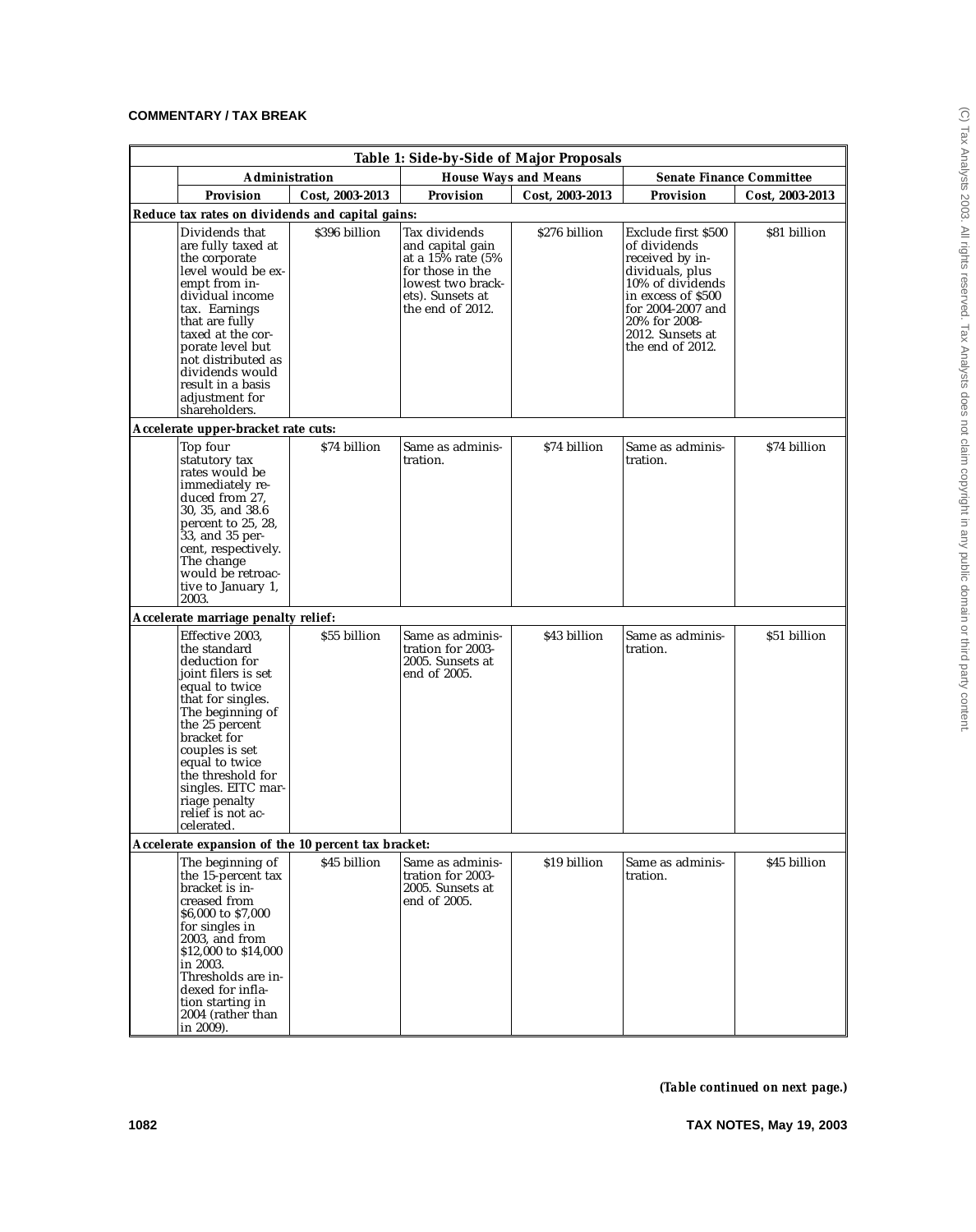| Administration                                                                                                                                                                                                                                                                                                                                                                                                                                                                      |                                                |                                                                                                                                                                                                | <b>House Ways and Means</b> |                                                                                                                                         | <b>Senate Finance Committee</b> |
|-------------------------------------------------------------------------------------------------------------------------------------------------------------------------------------------------------------------------------------------------------------------------------------------------------------------------------------------------------------------------------------------------------------------------------------------------------------------------------------|------------------------------------------------|------------------------------------------------------------------------------------------------------------------------------------------------------------------------------------------------|-----------------------------|-----------------------------------------------------------------------------------------------------------------------------------------|---------------------------------|
| Provision                                                                                                                                                                                                                                                                                                                                                                                                                                                                           | Cost, 2003-2013                                | <b>Provision</b>                                                                                                                                                                               | Cost, 2003-2013             | Provision                                                                                                                               | Cost, 2003-2013                 |
| Accelerate child credit increase to 2003:                                                                                                                                                                                                                                                                                                                                                                                                                                           |                                                |                                                                                                                                                                                                |                             |                                                                                                                                         |                                 |
| Child tax credit<br>is increased from<br>\$600 per child to<br>\$1,000 per child<br>in 2003.<br>Scheduled in-<br>crease in refund-<br>ability rate is not<br>accelerated.                                                                                                                                                                                                                                                                                                           | \$90 billion                                   | Same as adminis-<br>tration for 2003-<br>2005. Sunsets at<br>end of 2005.                                                                                                                      | \$45 billion                | Same as adminis-<br>tration, but ac-<br>celerates increase<br>in refundability<br>rate to 15%.                                          | \$93 billion                    |
| <b>Temporary AMT relief:</b>                                                                                                                                                                                                                                                                                                                                                                                                                                                        |                                                |                                                                                                                                                                                                |                             |                                                                                                                                         |                                 |
| The alternative<br>minimum tax<br>(AMT) exemp-<br>tion is increased<br>by \$4,000 for<br>singles and<br>$$8,000$ for joint<br>returns through<br>$2005$ (so that the<br>threshold is<br>\$39,750 for<br>singles and<br>$$57,000$ for joint<br>returns). The<br>thresholds return<br>to their current-<br>law levels of<br>\$33,750 for<br>singles and<br>$$45,000$ for joint<br>returns in 2006.                                                                                    | \$37 billion                                   | Exemption in-<br>creases by \$7,500<br>for singles and<br>$$15,000$ for joint<br>filers through<br>2005, then reverts<br>to current law.                                                       | \$53 billion                | Exemption in-<br>creases by \$6,000<br>for singles and<br>\$12,000 for joint<br>filers through<br>2005, then reverts<br>to current law. | \$49 billion                    |
|                                                                                                                                                                                                                                                                                                                                                                                                                                                                                     | Increase expensing limit for small businesses: |                                                                                                                                                                                                |                             |                                                                                                                                         |                                 |
| Increase the<br>amount of invest-<br>ment by small<br>business that<br>may be deducted<br>currently (instead<br>of amortized)<br>from \$25,000 to<br>\$75,000, starting<br>in 2003. The ex-<br>pensing limit<br>phases out dollar<br>for dollar with in-<br>come about<br>\$325,000 (com-<br>pared with<br>\$200,000 under<br>current law). The<br>deduction and<br>threshold are in-<br>dexed for infla-<br>tion after 2003. In-<br>cludes software<br>in section 179<br>property. | \$29 billion                                   | Increase deduc-<br>tion limit to<br>\$100,000 and<br>phaseout<br>threshold to<br>\$400,000; include<br>software; index<br>deduction and<br>phaseout limit<br>after 2003; sunset<br>after 2007. | \$3 billion                 | Same as adminis-<br>tration, but sun-<br>set at end of 2012.                                                                            | \$23 billion                    |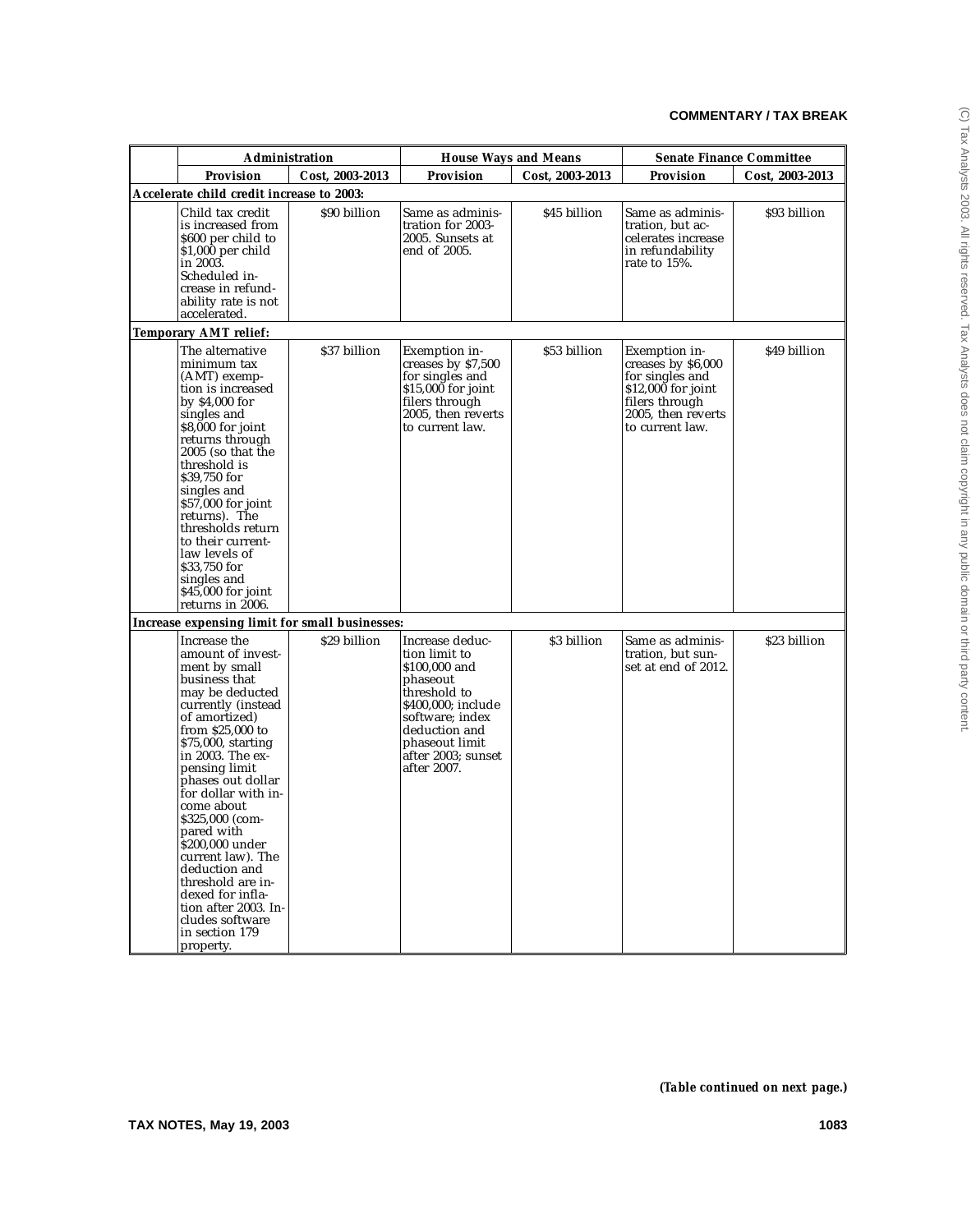|                             |                                             | Administration  |                                                                                                                                                                                                 | <b>House Ways and Means</b> | <b>Senate Finance Committee</b>                                                             |                 |
|-----------------------------|---------------------------------------------|-----------------|-------------------------------------------------------------------------------------------------------------------------------------------------------------------------------------------------|-----------------------------|---------------------------------------------------------------------------------------------|-----------------|
|                             | <b>Provision</b>                            | Cost, 2003-2013 | <b>Provision</b>                                                                                                                                                                                | Cost, 2003-2013             | <b>Provision</b>                                                                            | Cost, 2003-2013 |
|                             | <b>Bonus depreciation:</b>                  |                 |                                                                                                                                                                                                 |                             |                                                                                             |                 |
|                             | No provision                                |                 | Increase share of<br>qualified invest-<br>ments that can be<br>immediately<br>deducted to 50%<br>and extend<br>through<br>$12/31/05$ , for<br>property placed<br>in service after<br>$5/5/03$ . | \$21 billion                | No provision                                                                                |                 |
|                             | Extend 5-year net operating loss carryback: |                 |                                                                                                                                                                                                 |                             |                                                                                             |                 |
|                             | No provision                                |                 | Extend through<br>2005 and waive<br>the AMT 90% li-<br>mitation on the<br>allowance of<br>losses.                                                                                               | \$15 billion                | No provision                                                                                |                 |
|                             | Other provisions:                           |                 |                                                                                                                                                                                                 |                             |                                                                                             |                 |
|                             | Not applicable                              |                 | Shift some corpo-<br>rate tax pay-<br>ments from 2003<br>to 2004.                                                                                                                               | \$0 billion                 | State fiscal relief.                                                                        | \$20 billion    |
|                             |                                             |                 |                                                                                                                                                                                                 |                             | Simplification<br>measures, includ-<br>ing unifying<br>definition of qual-<br>ifying child. | \$4 billion     |
|                             |                                             |                 |                                                                                                                                                                                                 |                             | Offsets, including<br>customs users<br>fees and taxation<br>of foreign earned<br>income.    | -S92 billion    |
| Total<br><b>Net</b><br>Cost |                                             | \$726 billion   |                                                                                                                                                                                                 | \$550 billion               |                                                                                             | \$350 billion   |

• **Long-term growth:** In the long run, economic growth reflects expansions in the capacity to produce goods and services. Such expansions, in turn, reflect increases in labor supply and capital, as well as technological advances. Tax cuts can increase growth by providing incentives to raise the level, and improve the allocation of, labor supply, saving, and investment. But tax cuts can reduce long-term growth by raising after-tax income (which discourages work), by providing windfall gains (which encourages consumption rather than saving), and by reducing public and national saving. Although the three proposals are called "Growth and Jobs" packages, this moniker is misleading. A new study by the Joint Committee on Taxation (JCT) estimates the macroeconomic effects of the House plan. Using a variety of models and assumptions, the JCT shows that the House plan would reduce the size of the economy in the second half of the decade, and by implication would reduce the size of the economy by increasing amounts after that. Analysis by the

Congressional Budget Office (CBO) leads to similar conclusions about the administration's budget.

- **Distributional effects:** All three plans would make the distribution of after-tax income less equal. In the administration plan, the percentage increase in after-tax income rises as income rises, reaching a whopping 4.2 percent for households with income above \$1 million. The House plan is even more regressive. Although the Senate Finance plan is less skewed, it is still regressive. Although the average tax cut in the House plan would be \$731 in 2003, more than one-third of tax filing units would receive no benefits and another sixth would receive less than \$100. The notion that the tax cut would provide significant help for the elderly is misguided: under the House plan, for example, more than half of all elderly tax filing units would receive no tax cut and the average tax cut among the bottom 80 percent of elderly households would be just \$70.
- **Accelerating EGTRRA:** Accelerating the scheduled marginal tax reductions from the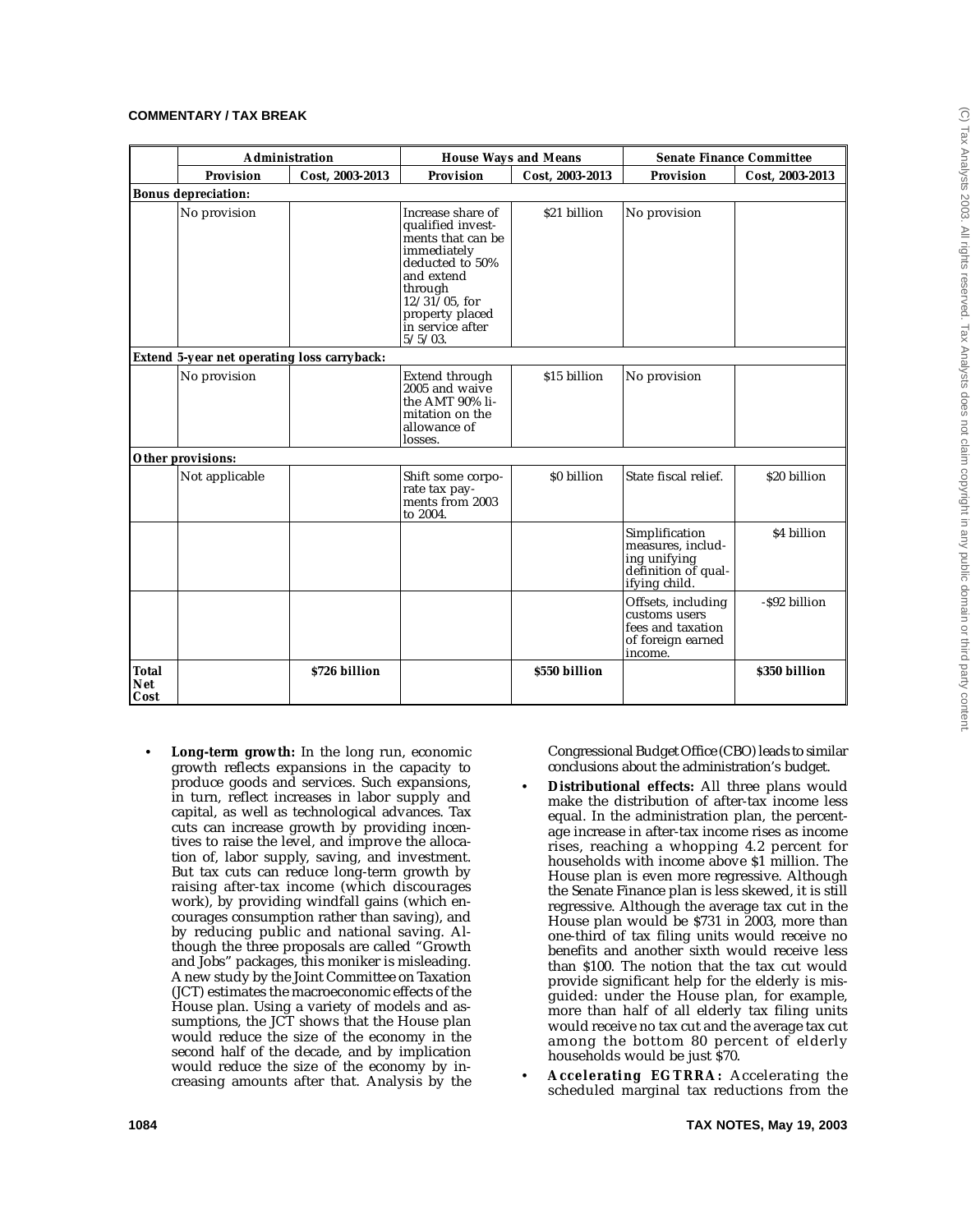2001 tax cut (the Economic Growth and Tax Relief Reconciliation Act, or EGTRRA) would be expensive and regressive. The 10-year budget cost, including interest payments, would be about \$117 billion. More than half of the benefits would go to households with incomes above \$100,000 and after-tax income would rise by 3 percent for households with incomes above \$1 million, compared to between zero and 1.1 percent for the 85 percent of households with incomes below \$75,000. The distribution of benefits is important not only on equity grounds, but also because it reduces the shortterm boost to aggregate demand from the proposal, as noted above. The acceleration would reduce marginal tax rates for fewer than onethird of all tax-filing units and so is unlikely to have substantial supply-side benefits. Despite claims suggesting sizeable benefits for small business, only about one-third of small business returns would receive marginal tax rate cuts and only 2 percent of all small business returns would benefit from the reduction in the top tax rate.

- **Dividend and capital gains tax cuts:** Taxing all corporate income once is a sound idea, other things being equal. But it requires not only eliminating tax on the doubly taxed portion of corporate income under current law but also taxing the sizable untaxed portion of corporate income. None of the dividend and capital gains tax cut proposals under consideration accomplishes the latter objective. While the administration's and Finance Committee's proposals have some features that would discourage corporate tax shelters, the House plan would probably increase both corporate and individual sheltering. The common feature of the dividend and capital gains proposals is that they would represent large, regressive tax cuts.
- **Better alternatives:** Substantial aid to the states would be a more effective short-term stimulus than the administration, House, or Senate Finance approaches. It would be more equitable, helping support education, homeland security, and health care. It would be less damaging to the long-term budget outlook. In addition, a very high proportion of any funds spent on extending unemployment benefits would translate into immediate increases in spending. If policymakers feel the need to enact long-term tax cuts, reform of the alternative minimum tax, a problem that was made far worse by the 2001 tax cut, would simplify taxes, reduce marginal tax rates, and help resolve fiscal uncertainty.

We begin by describing the three proposals and examining their effects on revenue, growth, and income distribution. Following that, we explore the two most prominent components of the plans: acceleration of marginal tax rate cuts in EGTRRA and tax cuts for dividends and capital gains. The last section discusses alternatives for reform.

### **II. Revenue Effects and Budget Gimmicks**

Table 1 describes the administration, House, and Senate Finance packages and the FY 2003-2013 revenue cost estimated by the JCT. As indicated in the table, the dividend and capital gains provisions in the administration and House proposals account for slightly more than half of their respective 10-year costs.

The revenue estimates are constructed according to established rules, but may be misleading indicators of the likely medium- or long-term revenue losses stemming from the proposals. Policymakers have become increasingly creative in circumventing budget constraints.<sup>1</sup>

For example, the House bill (designed by Ways and Means Committee Chair Bill Thomas, R-Calif.), sunsets the dividend and capital gains treatment in 2012 (whereas the budget window extends through 2013) and sunsets several other changes in 2005 (see Table 1). The sunsets create uncertainty in gauging the underlying revenue losses. Chairman Thomas and other Republican leaders have stated their intent to make the provisions permanent at a later date. Given this stated intent, it is appropriate to examine the costs assuming the provisions were made permanent.

## **Using a variety of models and assumptions, the JCT shows that the House plan would reduce the size of the economy in the second half of the decade.**

A recent study by the Center on Budget and Policy Priorities shows that if all of the provisions in the House bill were made permanent except the increase in the AMT exemption, the revenue loss would be \$1.12 trillion through 2013, or twice the size of the official estimate (Greenstein, Kogan, and Lee 2003). Tax Policy Center (TPC) microsimulation model calculations show that extending the House AMT exemption through 2013 would cost an additional \$500 billion, raising the overall revenue loss to \$1.6 trillion. One reason the cost is so high is that House bill contains a very generous increase in the AMT exemption through 2005.

<sup>1</sup> The 2001 tax cut, for example, contained a number of features that artificially reduced the official costs of tax proposals. These included: moving corporate payments from September 2001 to October 2001 as a way of reducing the net cost of the tax cut within the 10-year budget window (which at that time covered fiscal years 2002-2011 and began on October 1, 2001); phasing in the tax cuts very slowly, to hold down the 10-year cost, even though the long-term costs would be unaffected; ignoring the problems that the tax cut created in raising the coverage of the alternative minimum tax, a problem that will now require between \$500 billion and \$1 trillion to address; and most prominently, sunsetting all of the provisions in 2010, to reduce the 10-year costs.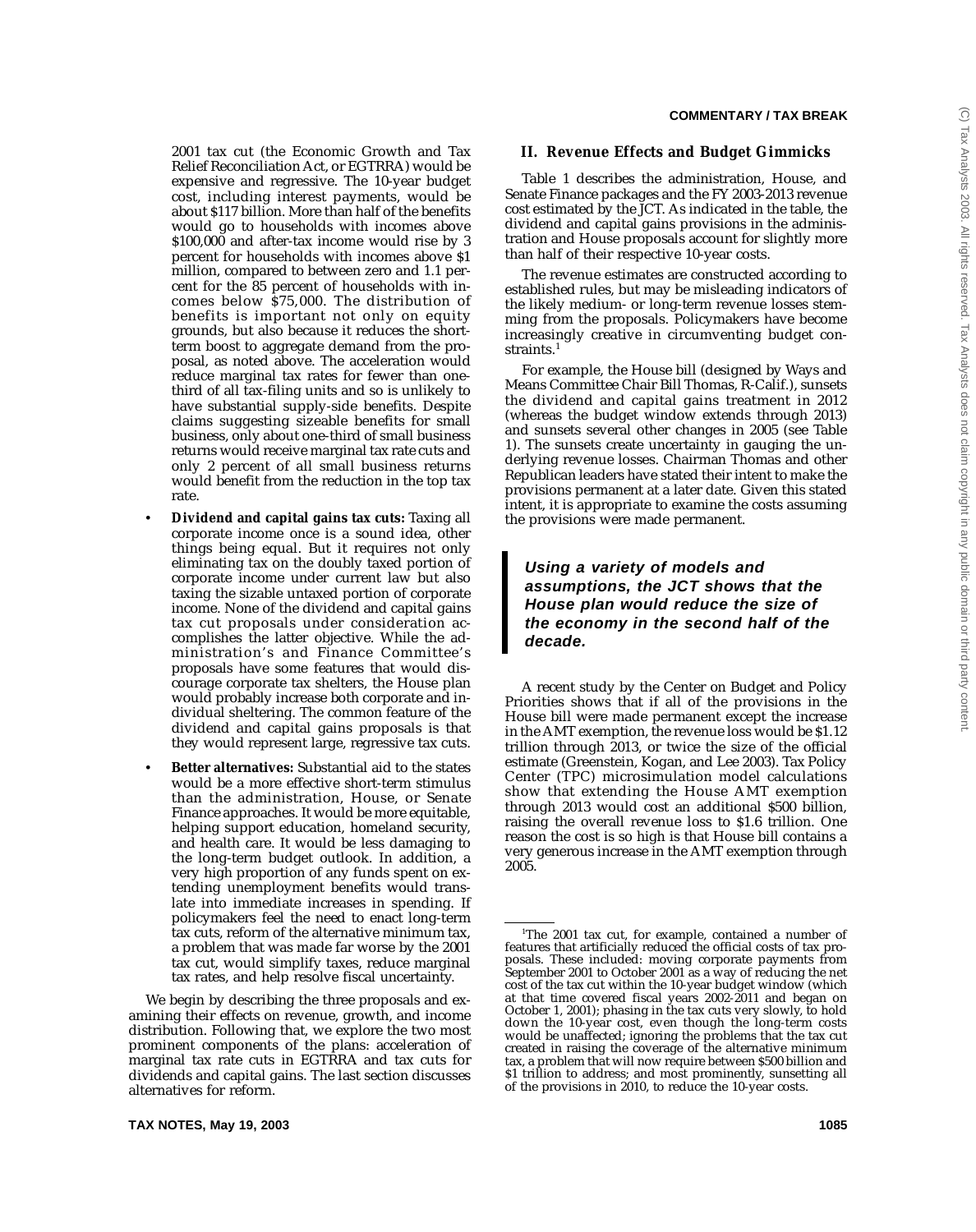| Table 2: Revenue Loss in 2005 (\$ billion)            |       |                                            |  |  |  |  |  |  |
|-------------------------------------------------------|-------|--------------------------------------------|--|--|--|--|--|--|
| Provision (\$ billion)                                | House | <b>Senate Finance</b><br>(without offsets) |  |  |  |  |  |  |
| Reduce tax rates on dividends and capital gains:      | 20.8  | 4.4                                        |  |  |  |  |  |  |
| Accelerate upper-bracket rate cuts:                   | 19.8  | 19.8                                       |  |  |  |  |  |  |
| Accelerate marriage penalty relief:                   | 11.0  | 11.0                                       |  |  |  |  |  |  |
| Accelerate expansion of the 10 percent tax bracket:   | 6.6   | 6.6                                        |  |  |  |  |  |  |
| Accelerate child credit increase to 2003:             | 15.5  | 17.2                                       |  |  |  |  |  |  |
| Temporary AMT relief                                  | 20.0  | 18.7                                       |  |  |  |  |  |  |
| Increase expensing limit for small businesses         | 2.0   | 3.1                                        |  |  |  |  |  |  |
| <b>Bonus depreciation</b>                             | 62.6  |                                            |  |  |  |  |  |  |
| Extend 5-year net operating loss carryback            | 10.9  |                                            |  |  |  |  |  |  |
| <b>Total</b>                                          | 169.2 | 80.8                                       |  |  |  |  |  |  |
| As share of GDP                                       | 1.42% | 0.68%                                      |  |  |  |  |  |  |
| Total minus accelerated provisions                    | 116.2 | 26.2                                       |  |  |  |  |  |  |
| As share of GDP                                       | 0.97% | 0.22%                                      |  |  |  |  |  |  |
| Adjusted total*                                       | 61.3  | 28.1                                       |  |  |  |  |  |  |
| As share of GDP                                       | 0.51% | 0.24%                                      |  |  |  |  |  |  |
| Social Security 75-year actuarial deficit as % of GDP | 0.73% |                                            |  |  |  |  |  |  |

*Note:* CBO projected GDP for FY 2005 from March 2003, 11934

\*Adjusted figures exclude accelerated provisions and assume that the sunsets included in the legislation are removed. The figures also assume that (in present value) 70 percent of the revenue loss associated with the bonus depreciation and expensing limit provisions would be recaptured through future reductions in depreciation allowances, and that (in present value) 90 percent of the revenue loss associated with the net operating loss carryback provision would be recaptured through future reductions in loss deductions. The figure for the Senate Finance Committee bill reflects the exclusion of 20 percent of dividends above \$500 effective in 2008, rather than the 10 percent exclusion in effect 2004 through 2007. (The 2005 cost of the 20 percent exclusion reflects the JCT estimated cost in 2010 as a share of projected GDP, multiplied by projected GDP for 2005.)

Another way to see the implicit long-term costs is to note that in 2005, the final year in which all the House proposals are scheduled to be in effect, the revenue loss amounts to \$169 billion or 1.4 percent of GDP (Table 2). Roughly \$50 billion of that cost, however, is associated with provisions that accelerate the 2001 tax legislation. Those provisions do not involve any longterm revenue loss, since the reductions were due to occur by 2010 under current law. Subtracting those provisions leaves \$116 billion in other tax cuts. In addition, some of the revenue loss in 2005 from the bonus depreciation, small business expensing, and net operating loss carryback provisions would be offset by reductions in depreciation or loss deductions in the future. Under a reasonable set of assumptions, $2$  the result is a

net tax cut — other than the accelerated portion — that amounts to 0.5 percent of projected GDP, which provides a rough estimate of the long-term cost if the provisions were made permanent. This represents a significant reduction in revenue. By comparison, the actuarial deficit in Social Security amounts to 0.73 percent of GDP over the next 75 years.

The Senate Finance legislation relies on a set of revenue-raising provisions that offset the cost of its tax cuts. Many of these provisions represent sound tax policy, but are unlikely to be enacted. Without the offsets, the Senate will have to either scale back the tax cut or adopt other budget gimmicks to remain within the \$350 billion constraint in the Senate (imposed by the budget resolution before conference and by Senator Grassley's promise after conference). In addition, the partial dividend exclusion proposed in the Senate Finance legislation may facilitate future reductions in dividend taxes, raising the budgetary cost. If the dividend provision were not expanded substantially, the Senate Finance legislation would involve lower long-term costs than the Ways and Means legislation. As Table 2 shows, the Senate Finance plan, if made permanent, would reduce taxes by about 0.25 percent of GDP in the long term without counting its offsets; with the offsets, the revenue effect would be more modest.

A particularly cynical ploy that was in none of the bills at the time of this writing would phase in the administration's dividend tax cut over a few years and

<sup>2</sup> We assume that 70 percent (in present value) of the immediate revenue losses associated with the bonus depreciation and expensing limit provisions would be recaptured through future reductions in depreciation allowances. This calculation is approximate and based on figures in Gravelle (1994). The JCT estimates that the increase in the present value of depreciation deductions would be 15 percent under a 50 percent bonus expensing scheme. Thus, if the scheme were introduced in 2005, the net long-term costs would be 30 percent of the immediate deduction, consistent with our 70 percent figure. We also assume that 90 percent (in present value) of the revenue loss associated with the net operating loss carryback provision would be recaptured through future reductions in loss deductions.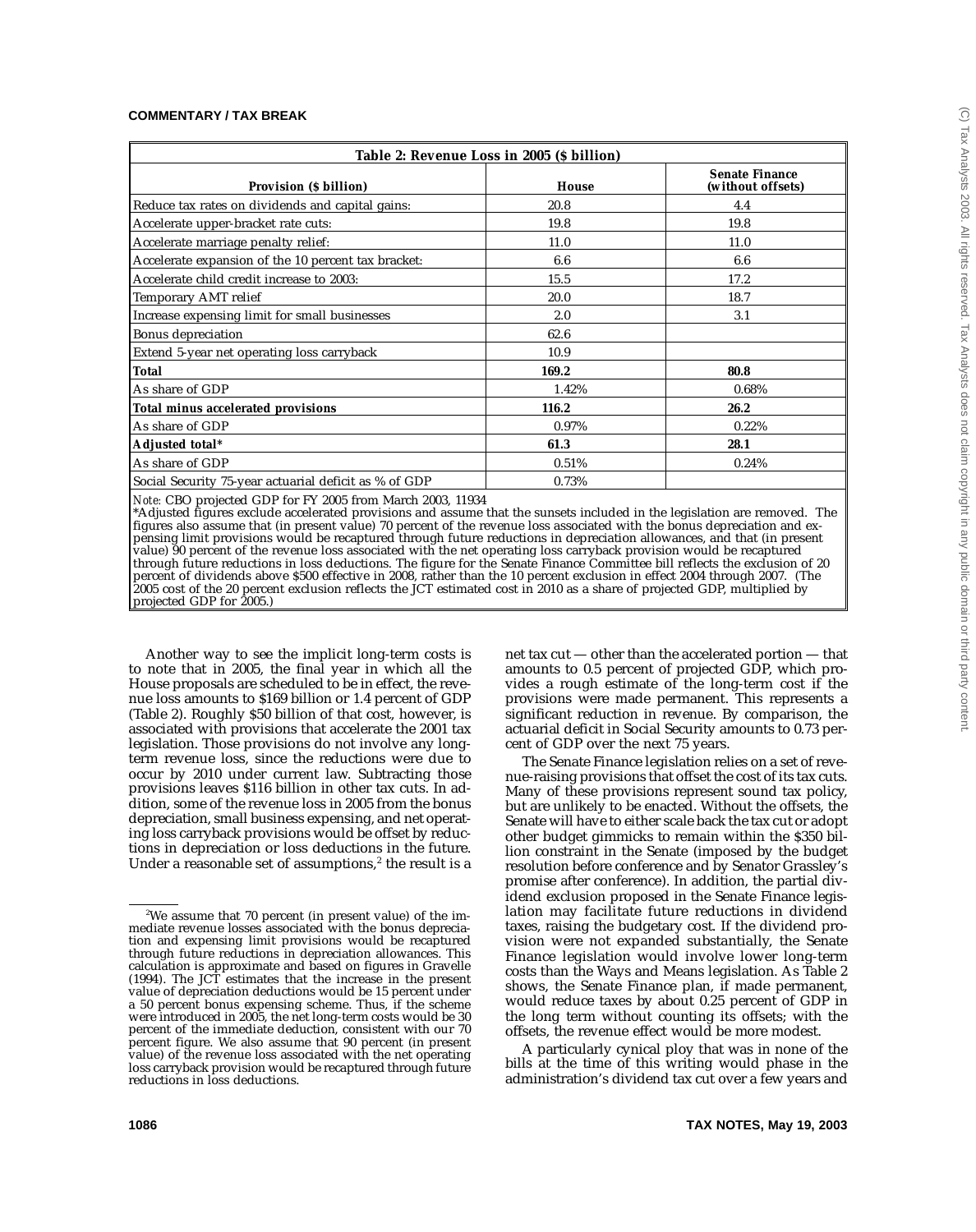then sunset it. Such a scheme was in the first draft of the Senate Finance Committee mark-up and it continues to have White House support (Weisman 2003). In political terms, this would allow the president to claim victory while masking most of the cost, technically wedging the tax cut into the Senate's budget resolution target. Even abstracting from the dishonest budgeting, this approach would create highly undesirable economic incentives. Phasing in the dividend tax cut would give firms incentives to alter the timing and character of dividend payments. The sunset would also create uncertainty about the tax law, which would diminish investors' willingness to bid up stock prices to reflect the new tax benefits. This would make the proposal an even less effective short-term fiscal stimulus than a more certain dividend tax break.

#### **III. Stimulus and Growth Effects**

#### **A. Framework**

The short-term stimulus effects of the proposals and their long-term effects on economic growth are often discussed independently, but they are related. An economy operating below capacity can increase output in the short run without an increase in productive capacity, simply by boosting aggregate spending and allowing businesses to increase use of extant capacity. In the long run, however, an economy can grow only by expanding its capacity, which requires an increase in the supply of labor and capital, and improvement in the allocation of labor and capital, or an improvement in technology. As a result, policies that serve to raise consumer spending can raise output in the short term, but if they persist, they will reduce the amount that households save and hence can dampen growth in the long term.

Tax cuts can play important roles in both the short run and the long run. In the short run, most tax cuts will boost aggregate spending simply because consumers have more cash in hand. But as long as taxpayers spend a positive fraction of any tax cut they receive, public saving will fall (from the reduction in tax revenues) by more than the increase in private saving, so national saving will fall and aggregate demand will rise. That is helpful in a stagnant, underutilized short-term economy, but it sows the seeds of a long-term slowdown in economic growth if it is continued over time.

In the long run, tax cuts have potentially offsetting effects on economic growth: while they can stimulate growth through better incentives, they can also reduce growth by generating (a) positive income effects for households, which reduce labor supply, (b) windfall gains for current owners of capital, which reduce current private saving, and (c) increased budget deficits, which reduce national saving (Gale and Orszag 2002). That does not mean that the overall growth effects of tax cuts are necessarily negative, but it does mean that to generate growth, the positive effects of the proposals must be sufficiently large and persistent to offset the fiscal drag and to produce additional gains. The net effect depends on the interaction between these events. The key point for understanding the growth effects of

the current proposals is simply that they are not welldesigned to maximize the positive effects on growth and minimize the negative effects.

The administration, House, and Senate Finance proposals would boost short-term economic activity. As noted, though, this is not a major accomplishment. Almost any tax cut or spending increase would succeed in boosting a sluggish economy if the Federal Reserve Board follows an accommodative monetary policy (which it would likely do during a recession). *The key question is, therefore, not whether the proposals provide any short-term stimulus, but whether they are the most effective way to provide stimulus.* Here, a relevant point is that, because of growing fiscal concerns, a good proposal would provide a strong short-term stimulus without compounding medium- and longer-term budget problems. By this criterion, the three proposals are poorly designed. The acceleration of EGTRRA provides most of its benefits to high-income households, who would be less likely to spend the additional funds upon receipt; thus, only a relatively small share of the tax cut will appear as immediate spending. The effects of acceleration on long-term growth are negative, since the acceleration would result in higher public debt with no analogous reductions in marginal tax rates after 2006.

## **A good proposal would provide a strong short-term stimulus without compounding medium- and longer-term budget problems. By this criterion, the three proposals are poorly designed.**

Boosting the stock market — which is often alleged to be one of the goals of dividend and capital gains tax cuts — raises wealth and therefore raises consumption this year and in the future. The expansion in consumption this year is beneficial in spurring short-term growth by bolstering aggregate demand, but the effect is likely to be small relative to other options. For example, consider two policies with a net present value cost of \$1. A permanent reduction in dividend taxes that reduces the present value of revenues by \$1 would raise the value of the stock market by \$1 and, using estimates of the responsiveness of consumption to changes in wealth, would raise current consumption spending by between three and five cents. As an alternative, consider \$1 in aid to the states this year. The \$1 increase in aid could boost state spending or reduce taxes by \$1, relative to what it would otherwise have been, with an immediate effect on the economy that is much larger than 3 to 5 cents. For the same present value cost to the government, aid to the states thus provides much larger immediate stimulus than a dividend tax cut.

A less well-understood point is that because the expansion in consumption due to a permanent rise in the stock market continues in the future, it has an adverse effect on long-term growth. In particular, higher consumption translates into lower national saving. The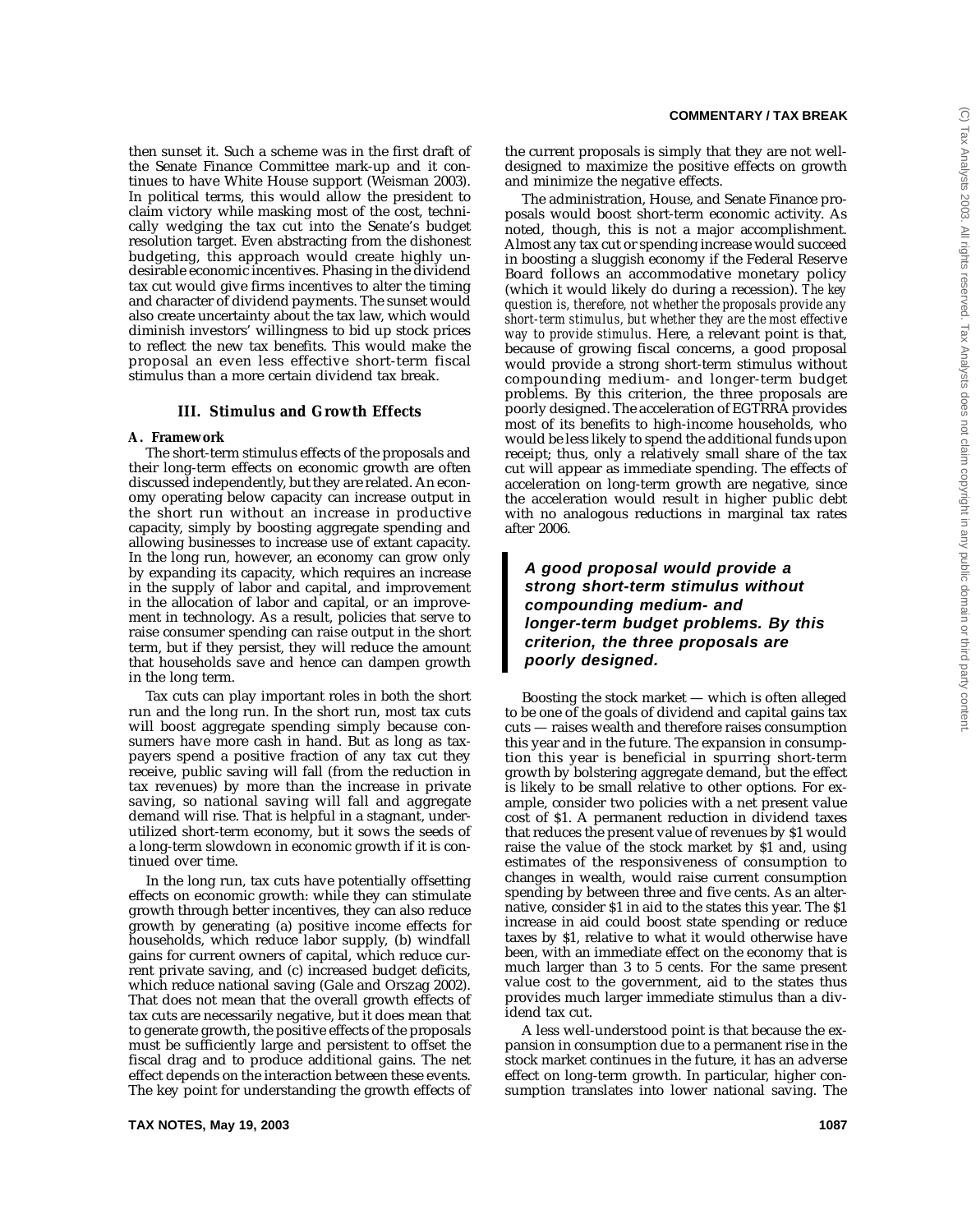| Table 3: Effects of the House Plan on Economic Growth (Percent Change in Real GDP relative to baseline) |         |                       |  |  |  |  |  |
|---------------------------------------------------------------------------------------------------------|---------|-----------------------|--|--|--|--|--|
|                                                                                                         |         | <b>Calendar Years</b> |  |  |  |  |  |
|                                                                                                         | 2003-08 | 2009-13               |  |  |  |  |  |
| Neoclassical Growth Model:                                                                              |         |                       |  |  |  |  |  |
| MEG-aggressive Fed reaction                                                                             | 0.2     | $-0.1$                |  |  |  |  |  |
| MEG-neutral Fed reaction                                                                                | 0.3     | 0.0                   |  |  |  |  |  |
| <b>Econometric Model:</b>                                                                               |         |                       |  |  |  |  |  |
| GI Fed Taylor reaction function                                                                         | 0.9     | $-0.1$                |  |  |  |  |  |
| Life cycle Model With Forward Looking Behavior:                                                         |         |                       |  |  |  |  |  |
| OLG Reduced Government Spending in 2014                                                                 | 0.2     | $-0.1$                |  |  |  |  |  |
| OLG Increased Taxes in 2014                                                                             | 0.2     | $-0.2$                |  |  |  |  |  |
| Source: JCT estimates as reported in the Congressional Record, May 8, 2003.                             |         |                       |  |  |  |  |  |

reduction in national saving reduces future national income (Gale and Orszag 2002). *The larger the effect on the stock market, the larger the increase in consumption, the larger the reduction in national saving, and the larger the decline in future national income.* A stock market boost due to tax cuts may also raise investment, but if it does, the additional investment will be financed by borrowing from abroad (since private saving and public saving will both have declined). The borrowing will have to be paid back in the future and thus effectively represents a mortgage on the future income produced by the investments.

All of this suggests that designing tax policy to stimulate short-run activity and long-run growth at the same time is difficult within a single set of proposals. As a final example, note that extending "bonus depreciation" provisions (as under the House proposal) would impede short-term growth. Temporary investment incentives provide a stronger motivation for corporations to invest immediately or in the very short term than do permanent incentives, for the simple reason that, to benefit from the temporary subsidy, the firm must make the investment soon. But, by lengthening the period of eligibility, the House proposal would reduce the incentive to invest now. (The proposal also raises the share of investment expenditure that is eligible for immediate write-offs, which would raise the incentive to invest now. It is important, however, to separate the effects of the generosity of the depreciation provision from its timing.)

#### **B. Analyses**

A number of recent studies have examined these issues in the context of full-blown macroeconomic models. The CBO (2003a) recently analyzed the impact of the president's overall budget proposals in a series of different models and under varying assumptions. CBO found the effects on growth would generally be small and could be negative. By estimating the combined effects of the president's tax and spending proposals over the next 10 years, however, the analysis does not provide information on (a) what would happen after 10 years or (b) the effects of the tax proposals separately from the spending options.

The effects on the economy after 10 years — that is, the long-term growth effects — can be gleaned from a similar CBO (2002) macroeconomic analysis of tax reform proposals. That study found that tax cuts uniformly reduced long-term GDP (relative to baseline) unless they were offset by sufficient spending cuts to ensure budget neutrality.

Two recent studies examine the administration and House tax proposals in isolation of the spending proposals. Macroeconomic Advisors (2003), the consulting firm that developed the macroeconomic model used by the White House's Council of Economic Advisers, estimated that the president's tax cuts would reduce the size of the economy in the long run.

More recently, the Joint Committee on Taxation estimated the macroeconomic effect of the House plan (Congressional Record 2003). Using a variety of models and assumptions, the JCT results, displayed in Table 3, show that the House plan would boost the economy in the short run but by relatively small amounts. Four of the five models suggest average real GDP effects over the first five years of between  $0.2$  and 0.3 percent (\$18) billion to \$27 billion). Given the price tag on the overall House plan, these are miniscule effects.

Most strikingly, the JCT also estimated that the House "Growth and Jobs" plan would end up reducing GDP relative to the baseline in the second half of the decade. Although the JCT does not report results beyond the 10-year window, the language implies that the growth effect would continue to decline.<sup>3</sup>

#### **IV. Distributional Effects**

#### **A. By Income Level**

Table 4 (next page) lists distributional aspects of the three plans for 2003. (Appendix Table 1 on p. 1098 gives the same information by income percentile.) This comparison omits the dividend cuts in the Senate Finance

 $^{\rm 3}$ For example, after noting that the residential capital stock falls but nonresidential capital rises in the first 10 years (with the overall capital stock falling, as best we can estimate), JCT notes that "The simulations indicate that eventually the effects of the increasing deficit will outweigh the positive effects of the tax policy, and the build up of private nonresidential capital stock will likely decline." Thus, in the longer run, the JCT analysis of the Thomas plan foresees rising deficits, and declining residential and nonresidential capital stocks. Taken together, these imply declining GDP and GNP over time.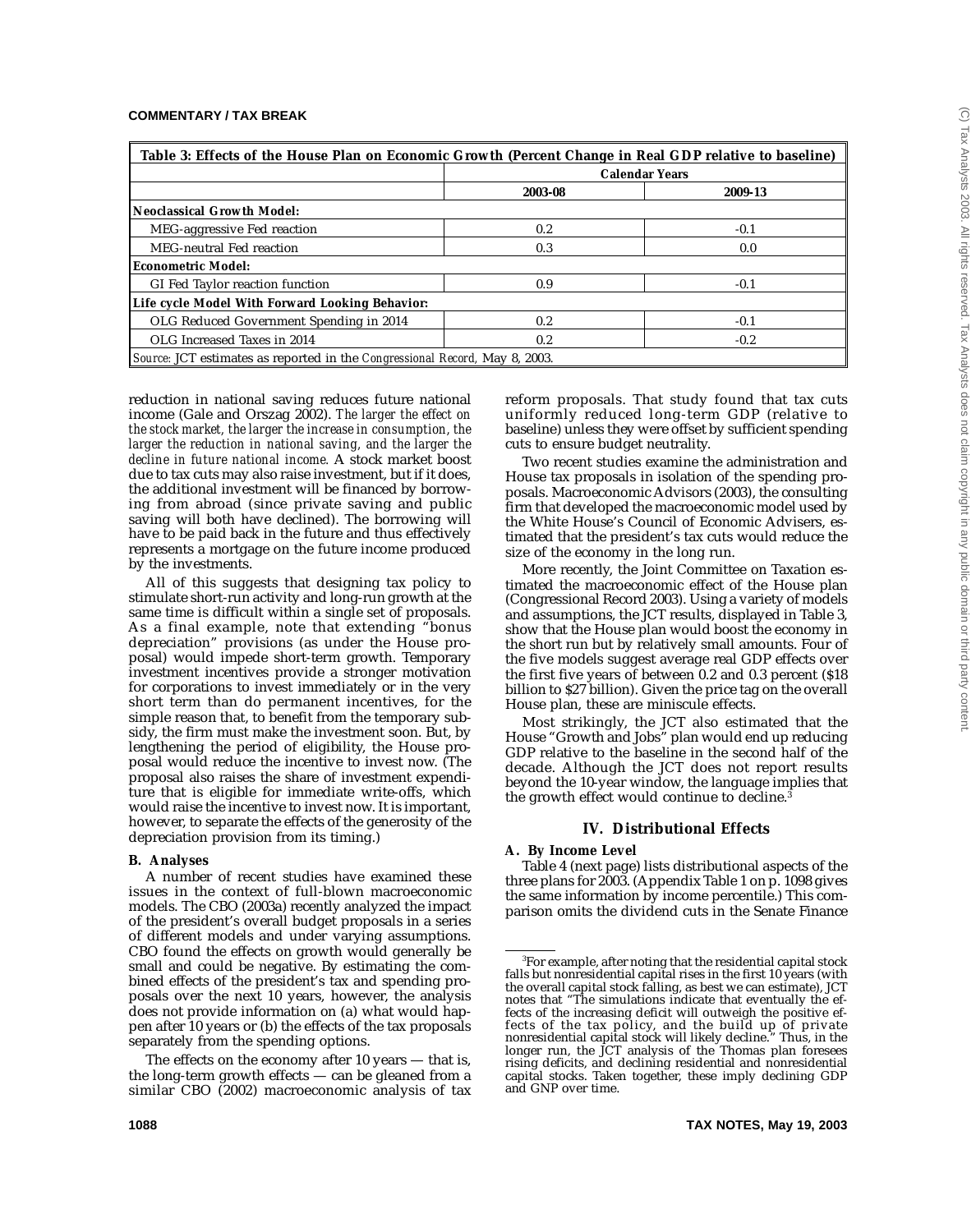|                                    | Table 4: Distributional Measures of Key Proposals, 2003 |                     |                     |                                    |                                                                                   |                     |                                    |                                              |  |  |
|------------------------------------|---------------------------------------------------------|---------------------|---------------------|------------------------------------|-----------------------------------------------------------------------------------|---------------------|------------------------------------|----------------------------------------------|--|--|
| <b>AGI Class</b>                   | <b>Returns</b>                                          |                     |                     | <b>Percent With Tax Cut</b>        |                                                                                   |                     | Percent Change in After-Tax Income |                                              |  |  |
| (thousands<br>of 2002<br>dollars)  | <b>Number</b><br>(thousands)                            | Percent of<br>Total | Adminis-<br>tration | House                              | <b>Senate</b><br><b>Finance</b><br>Committee                                      | Adminis-<br>tration | House                              | <b>Senate</b><br><b>Finance</b><br>Committee |  |  |
| Less than 10                       | 32,978                                                  | 23.7                | 0.8                 | 0.7                                | 0.6                                                                               |                     | $\ast$                             | 0.1                                          |  |  |
| $10 - 20$                          | 23,022                                                  | 16.6                | 45.5                | 45.2                               | 59.8                                                                              | 0.4                 | 0.3                                | 0.6                                          |  |  |
| $20 - 30$                          | 18,524                                                  | 13.3                | 88.1                | 87.8                               | 89.4                                                                              | 0.8                 | 0.8                                | 0.9                                          |  |  |
| $30 - 40$                          | 13,431                                                  | 9.7                 | 92.6                | 92.6                               | 91.5                                                                              | 1.0                 | 1.0                                | 0.9                                          |  |  |
| $40 - 50$                          | 10,627                                                  | 7.6                 | 95.3                | 95.2                               | 94.1                                                                              | 1.2                 | 1.1                                | 1.0                                          |  |  |
| 50-75                              | 18,039                                                  | 13.0                | 98.9                | 98.9                               | 98.5                                                                              | 1.3                 | 1.2                                | 1.1                                          |  |  |
| 75-100                             | 9,518                                                   | 6.8                 | 99.9                | 99.9                               | 99.7                                                                              | 2.2                 | 2.1                                | 2.0                                          |  |  |
| 100-200                            | 9,196                                                   | 6.6                 | 99.8                | 99.8                               | 99.7                                                                              | 2.3                 | 2.3                                | 2.0                                          |  |  |
| 200-500                            | 2,174                                                   | 1.6                 | 99.3                | 99.4                               | 97.2                                                                              | 2.4                 | 2.5                                | 1.9                                          |  |  |
| $500 - 1,000$                      | 359                                                     | 0.3                 | 98.7                | 98.5                               | 87.0                                                                              | 3.6                 | 3.5                                | 2.7                                          |  |  |
| More than<br>1,000                 | 184                                                     | 0.1                 | 98.8                | 98.7                               | 88.6                                                                              | 4.2                 | 4.4                                | 3.0                                          |  |  |
| All                                | 138,959                                                 | 100.0               | 64.0                | 63.9                               | 66.1                                                                              | 1.8                 | 1.8                                | 1.6                                          |  |  |
|                                    |                                                         |                     |                     |                                    | Source: Urban-Brookings Tax Policy Center Microsimulation Model (version 0503-1). |                     |                                    |                                              |  |  |
| <b>AGI Class</b>                   |                                                         |                     |                     | Percent of Total Income Tax Change |                                                                                   |                     | Average Tax Change (\$)            |                                              |  |  |
| (thousands)<br>of 2002<br>dollars) |                                                         |                     | Adminis-<br>tration | House                              | <b>Senate</b><br><b>Finance</b><br>Committee                                      | Adminis-<br>tration | <b>House</b>                       | <b>Senate</b><br><b>Finance</b><br>Committee |  |  |
| Less than 10                       |                                                         |                     | $\ast$              |                                    | 0.1                                                                               | -1                  | $-1$                               | $-2$                                         |  |  |
| $10 - 20$                          |                                                         |                     | 1.3                 | 1.2                                | 2.4                                                                               | $-57$               | $-53$                              | $-92$                                        |  |  |
| 20-30                              |                                                         |                     | 3.6                 | 3.4                                | 4.5                                                                               | $-199$              | $-189$                             | $-213$                                       |  |  |
| $30 - 40$                          |                                                         |                     | 4.4                 | 4.3                                | 4.7                                                                               | $-336$              | $-323$                             | $-310$                                       |  |  |
| $40 - 50$                          |                                                         |                     | 5.0                 | 4.7                                | 5.0                                                                               | $-482$              | $-452$                             | $-415$                                       |  |  |
| $50 - 75$                          |                                                         |                     | 12.8                | 12.5                               | 13.3                                                                              | $-734$              | $-705$                             | $-648$                                       |  |  |
| $75 - 100$                         |                                                         |                     | 15.5                | 15.2                               | 16.4                                                                              | $-1,676$            | $-1,619$                           | $-1,508$                                     |  |  |
| 100-200                            |                                                         |                     | 23.6                | 23.4                               | 24.0                                                                              | $-2,646$            | $-2,589$                           | $-2,287$                                     |  |  |
| 200-500                            |                                                         |                     | 11.5                | 12.1                               | 10.5                                                                              | $-5,451$            | $-5,631$                           | $-4,232$                                     |  |  |
| 500-1,000                          |                                                         |                     | 6.3                 | 6.1                                | 5.5                                                                               | $-18,047$           | $-17,324$                          | $-13,378$                                    |  |  |
| More than<br>1,000                 |                                                         |                     | 16.0                | 17.0                               | 13.5                                                                              | $-89,509$           | $-93,537$                          | $-64, 431$                                   |  |  |
| All                                |                                                         |                     | 100.0               | 100.0                              | 100.0                                                                             | $-742$              | $-731$                             | $-631$                                       |  |  |
|                                    |                                                         |                     |                     |                                    | Source: Urban-Brookings Tax Policy Center Microsimulation Model (version 0503-1). |                     |                                    |                                              |  |  |

proposal, which do not take effect until 2004. In Table 8 (on p. 1093), however, we report the distributional effects of those tax cuts in 2004 and it is clear that they would not significantly alter our overall conclusions about the Senate Finance proposal on its own or in relation to the other proposals.

Our preferred measure of the distributional burden is the percentage change in after-tax income.4 A plan

**(Footnote 4 continued in next column.)**

that raises after-tax income by the same percentage for each household (or for households in each income group) leaves the overall after-tax distribution of income the same. A plan that raises after-tax income by a greater percentage for higher-income (lower-income) households than for others makes the distribution less equal (more equal).

All of the plans make the distribution of after-tax income less equal. In the administration plan, after-tax

#### *(Text continued on p. 1091.)*

<sup>4</sup> Our distributional estimates of capital gains cuts are based on changes in tax burden, not actual tax payments. For example, if capital gains taxes were to rise and people cut back their sales of assets so much that their capital gains tax declined, we would still show them as being worse off from the capital gains tax increase. Likewise, with a capital gains tax cut, the distributional effect shows the effect on taxpayer liability assuming no change in realizations. For a discussion

of the distinctions between tax burden and tax realizations, and the various approaches that have been taken, see Bradford (1986), Graetz (1995), and Burman (1999). Relative to the results reported in Table 4, including the induced-realization effect would generate larger gains in after-tax income for high-income households but smaller reductions in overall tax liability.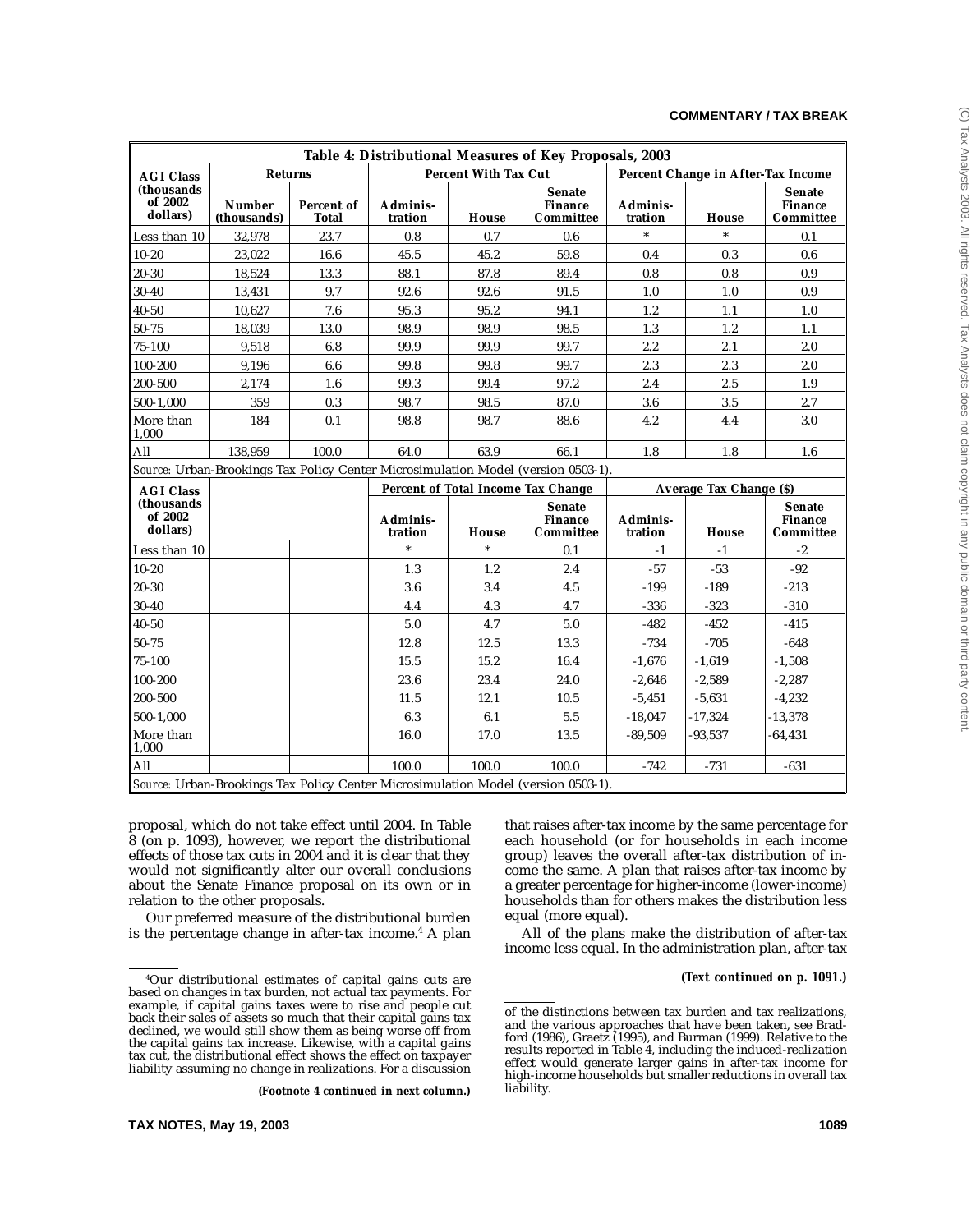|                             | Table 5: House Plan Distribution by Size of Tax Cut and Type of Taxpayer, 2003 |                        |                     |                                            |                     |                          |                                          |                          |                     |                                     |                     |                          |  |
|-----------------------------|--------------------------------------------------------------------------------|------------------------|---------------------|--------------------------------------------|---------------------|--------------------------|------------------------------------------|--------------------------|---------------------|-------------------------------------|---------------------|--------------------------|--|
|                             | All Tax Units <sup>2</sup><br><b>Joint Tax Units</b>                           |                        |                     | <b>Joint With</b><br>Children <sup>3</sup> |                     |                          | <b>HOH With</b><br>Children <sup>4</sup> | Elderlv <sup>5</sup>     |                     | <b>Business Income</b> <sup>b</sup> |                     |                          |  |
| <b>Income Tax</b><br>Cut(S) | Percent of<br>Total                                                            | Average<br>Tax Cut (S) | Percent of<br>Total | Average<br>Tax Cut $(s)$                   | Percent of<br>Total | Average<br>Tax Cut $(S)$ | Percent of<br>Total                      | Average<br>Tax Cut $(S)$ | Percent of<br>Total | Average<br>Tax Cut $(S)$            | Percent of<br>Total | Average<br>Tax Cut $(S)$ |  |
|                             | 36.1                                                                           | $\mathbf{0}$           | 19.5                | $\mathbf{0}$                               | 11.5                | $\mathbf{0}$             | 55.5                                     | $\mathbf{0}$             | 53.1                | $\mathbf{0}$                        | 25.1                | $\bf{0}$                 |  |
| $1 - 100$                   | 17.2                                                                           | $-55$                  | 4.9                 | $-85$                                      | 2.4                 | $-85$                    | 2.9                                      | $-44$                    | 9.9                 | $-56$                               | 11.1                | -61                      |  |
| 101-500                     | 18.5                                                                           | $-305$                 | 20.9                | $-306$                                     | 11.3                | $-376$                   | 29.1                                     | $-373$                   | 18.9                | $-273$                              | 18.9                | $-298$                   |  |
| 501-1.000                   | 9.3                                                                            | $-752$                 | 13.8                | -766                                       | 23.3                | $-775$                   | 9.7                                      | $-763$                   | 5.2                 | $-713$                              | 11.7                | $-759$                   |  |
| 1.001-1.200                 | 2.6                                                                            | $-1.118$               | 4.9                 | $-1.120$                                   | 8.4                 | $-1.126$                 | 1.1                                      | $-1.161$                 | 1.1                 | $-1.096$                            | 3.4                 | $-1.114$                 |  |
| 1,201-2,000                 | 7.3                                                                            | $-1,586$               | 15.6                | $-1,592$                                   | 17.1                | $-1,580$                 | 1.1                                      | $-1,596$                 | 5.0                 | $-1,615$                            | 11.2                | $-1,586$                 |  |
| 2.001-5.000                 | 7.7                                                                            | $-2.808$               | 17.7                | $-2,802$                                   | 23.3                | $-2,782$                 | 0.5                                      | $-2,713$                 | 5.5                 | $-2,950$                            | 14.8                | $-2,930$                 |  |
| 5,001-10,000                | 0.8                                                                            | $-6,617$               | $1.6\,$             | $-6,582$                                   | 1.7                 | $-6,502$                 | 0.0                                      | $-7,378$                 | 0.9                 | $-6,763$                            | 2.2                 | $-6,684$                 |  |
| 10,001-50,000               | 0.4                                                                            | $-19,658$              | 0.9                 | $-19,734$                                  | 0.9                 | $-19,788$                | 0.0                                      | $-19,483$                | 0.4                 | $-18,421$                           | 1.4                 | $-19,985$                |  |
| Over 50,000                 | 0.1                                                                            | $-150.928$             | 0.1                 | $-147.881$                                 | 0.1                 | $-148,365$               | 0.0                                      | $-195.601$               | 0.1                 | $-140.568$                          | 0.2                 | $-154,067$               |  |
| All                         | 100.0                                                                          | $-731$                 | 100.0               | $-1,458$                                   | 100.0               | $-1,740$                 | 100.0                                    | $-249$                   | 100.0               | $-567$                              | 100.0               | $-1,605$                 |  |

*Source:* Urban-Brookings Tax Policy Center Microsimulation Model (version 0503-1).<br><sup>1</sup>Calendar year. Baseline is current law. Includes the following provisions: increase child tax credit to \$1,000; expand size of the 10 p singles and \$14,000 for married couples; expand 15 percent bracket for married couples to twice that for singles; increase standard deduction for married couples to twice that for singles; reduce top four tax rates to 25, 28, 33, and 35 percent; increase AMT exemption by \$15,000 for married couples and \$7,500 for others; reduce the tax rate on dividends and long-term capital gains to 15 percent (the rate for individuals in the 10 and 15 percent tax brackets would be 5 percent; preferential rates would not apply to income that, under current law, is reported as dividends on tax returns but represents distributions of interest income from mutual funds; applies to qualifying assets sold on or after May 6, 2003).<br>'Includes both filing and nonfiling tax units. Tax filing units that are dependents of other taxpayers are excluded from the analysis.<br>'Married couples with at l

 $^{4}_{7}$ Head of household units with at least one child living at home.

 $^5$ Individuals age 65 or older; for married couples, at least one spouse is 65 or older.

 $6$ Tax units claiming income or loss on Schedules C, E, or F.

**COMMENTARY / TAX BREAK**

**COMMENTARY / TAX BREAK**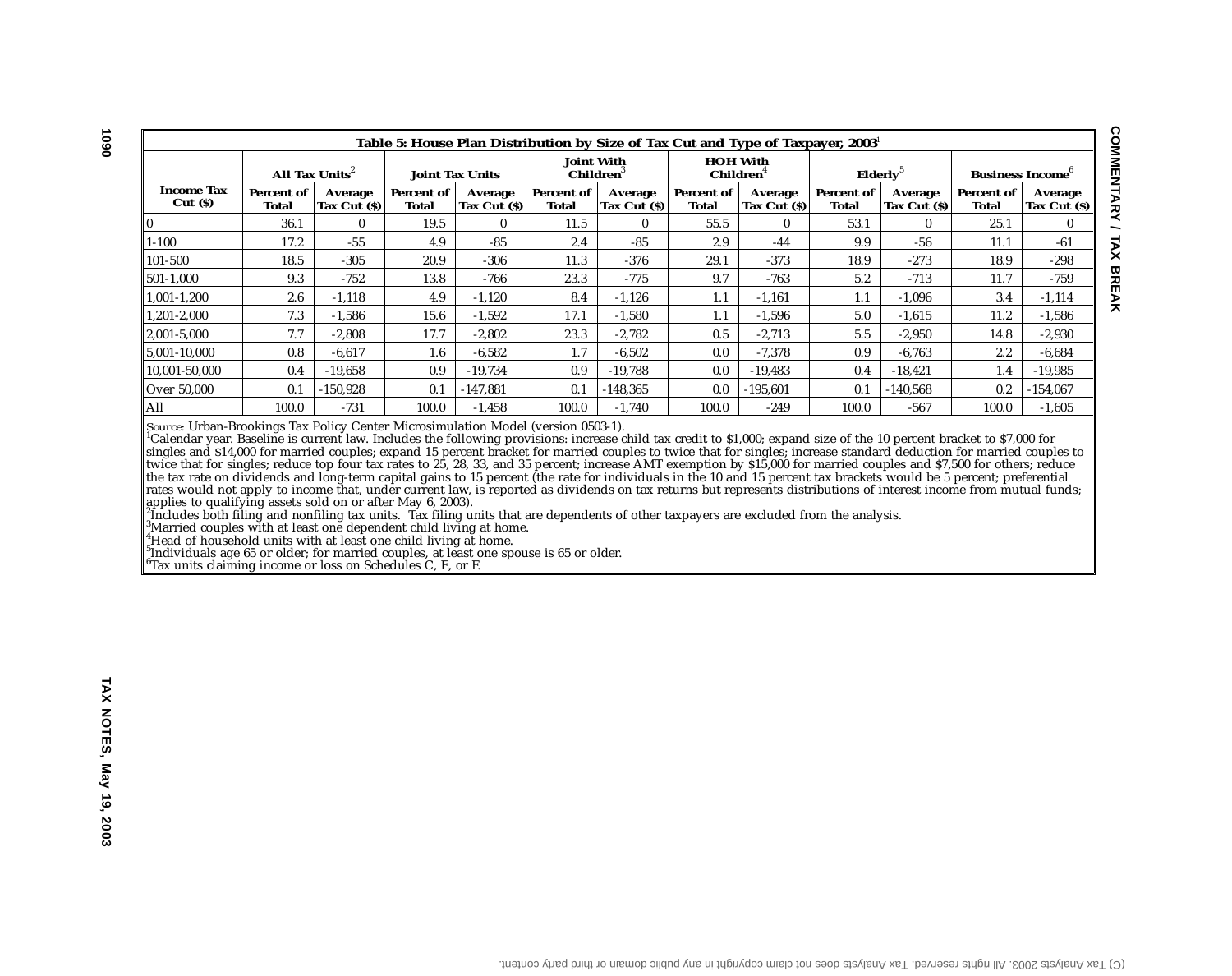|                                                 | Table 6: Distributional Effects of Accelerating Parts of EGTRRA in 2003 <sup>1</sup> |                       |                            |                                               |                                             |                                     |                                      |                 |  |  |  |  |
|-------------------------------------------------|--------------------------------------------------------------------------------------|-----------------------|----------------------------|-----------------------------------------------|---------------------------------------------|-------------------------------------|--------------------------------------|-----------------|--|--|--|--|
| <b>AGI Class</b>                                |                                                                                      | Returns <sup>3</sup>  |                            | Percent                                       | Percent of                                  |                                     | Average Income Tax Rate <sup>5</sup> |                 |  |  |  |  |
| (thousands)<br>of 2002<br>dollars) <sup>2</sup> | <b>Number</b><br>(thousands)                                                         | On AMT<br>(thousands) | Percent of<br><b>Total</b> | Change in<br>After-Tax<br>Income <sup>4</sup> | <b>Total</b><br><b>Income Tax</b><br>Change | Average<br><b>Tax Change</b><br>(S) | <b>Current Law</b>                   | <b>Proposal</b> |  |  |  |  |
| Less than 10                                    | 32,978                                                                               | $\bf{0}$              | 23.7                       | 0.0                                           | 0.0                                         | $-1$                                | $-9.7$                               | $-9.7$          |  |  |  |  |
| $10 - 20$                                       | 23,022                                                                               | 3                     | 16.6                       | 0.3                                           | 1.3                                         | $-47$                               | $-3.9$                               | $-4.2$          |  |  |  |  |
| $20 - 30$                                       | 18,524                                                                               | 1                     | 13.3                       | 0.7                                           | 3.8                                         | $-173$                              | 3.5                                  | 2.9             |  |  |  |  |
| $30 - 40$                                       | 13,431                                                                               | 3                     | 9.7                        | 0.9                                           | 4.8                                         | $-301$                              | 6.9                                  | 6.1             |  |  |  |  |
| $40 - 50$                                       | 10,627                                                                               | 20                    | 7.6                        | 1.0                                           | 5.2                                         | $-413$                              | 8.6                                  | 7.7             |  |  |  |  |
| 50-75                                           | 18,039                                                                               | 78                    | 13.0                       | 1.1                                           | 13.7                                        | $-647$                              | 9.9                                  | 8.9             |  |  |  |  |
| 75-100                                          | 9,518                                                                                | 89                    | 6.8                        | 2.0                                           | 16.9                                        | $-1,505$                            | 12.4                                 | 10.6            |  |  |  |  |
| 100-200                                         | 9,196                                                                                | 750                   | 6.6                        | 2.0                                           | 24.4                                        | $-2,256$                            | 16.1                                 | 14.4            |  |  |  |  |
| 200-500                                         | 2,174                                                                                | 1,100                 | 1.6                        | 1.8                                           | 10.3                                        | $-4,020$                            | 23.2                                 | 21.8            |  |  |  |  |
| 500-1,000                                       | 359                                                                                  | 98                    | 0.3                        | 2.7                                           | 5.7                                         | $-13,372$                           | 28.1                                 | 26.2            |  |  |  |  |
| More than<br>1,000                              | 184                                                                                  | 33                    | 0.1                        | 3.0                                           | 14.0                                        | $-64,429$                           | 29.2                                 | 27.0            |  |  |  |  |
| All                                             | 138,959                                                                              | 2,179                 | 100.0                      | 1.5                                           | 100.0                                       | $-611$                              | 13.3                                 | 12.0            |  |  |  |  |

*Source:* Urban-Brookings Tax Policy Center Microsimulation Model. <sup>1</sup>

 $^{\rm l}$ Baseline is current law. Proposal includes ending marriage penalties in the tax brackets and standard deduction, accelerating 2006 rate cuts, increasing the child tax credit to \$1,000, increasing the 10 percent bracket, and temporarily increasing the AMT exemption by \$10K for couples (\$5K for singles). This proposal mirrors the non-dividend, non-capital gains portion of the House Plan.

 $^2_\mathrm{e}$ Returns with negative AGI are excluded from the lowest income class but are included in the totals.

 $^3$ Includes both filing and nonfiling units. Returns of individuals who are dependents of other taxpayers are excluded from the analysis.

 $^{4}_{\sim}$ After-tax income is AGI less individual income tax net of refundable credits.

 $^5$ Average income tax, net of refundable credits, as a percentage of average AGI.

income would not rise for households with income below \$10,000, and would increase by only 0.4 percent for households with income between \$10,000 and \$20,000. The percentage increase rises as income rises, reaching 4.2 percent for households with income above \$1 million. The Thomas plan is actually even more regressive, with an increase of 0.3 percent for households with income between \$10,000 and \$20,000, rising to 4.4 percent for households with income above \$1 million.<sup>5</sup> The Senate plan is somewhat less skewed, but still substantially regressive, providing an increase in after-tax income of 0.6 percent for households between \$10,000 and \$20,000, rising to 3 percent for households above \$1 million.

The table also provides other perspectives on the distributional effects of the tax cuts. The plans would give tax cuts to just under two-thirds of all filing units, including less than 1 percent of those with income below \$10,000 and between 40 and 60 percent of those with income between \$10,000 and \$20,000.

The share of the income tax cut allocated to households with income above \$100,000 ranges between 53 and 58 percent. Households with income below \$20,000 obtain between 1.2 and 2.5 percent of the tax cuts under the plans.

The administration and House plans would give cuts averaging as much as \$90,000 to households with incomes above \$1 million, compared to under \$500 for households with income between \$40,000 and \$50,000. The Senate Finance plan gives a tax cut of \$63,000 to the top income group, and a cut of about \$415 to the middle-income group.

#### **B. By Size of Tax Cut and Type of Taxpayer**

Table 5 provides more detail on the distribution of tax cuts in the House plan in 2003. The average tax cut is about \$731, but such an average is misleading: It represents the combination of a few people receiving very large tax cuts and a large number of people receiving small cuts. The *typical* tax-return-filing unit would receive a tax cut of between \$1 and \$100. About 36 percent of filing units would receive no tax cut at all. Many of these do not pay income taxes, and some do not even file income tax returns. But if the goal is to stimulate the economy in the short run, putting money in the hands of people who have low or moderate income (and thus pay little or no income tax) is likely to result in more new spending than is an equivalent amount given to higher-income households.

The data in Table 5 shed light on other claims as well. Some advocates have claimed that the tax cut

<sup>5</sup> For taxpayers in the top tax bracket, the House plan provides larger capital gains tax cuts than the administration plan does and dividend tax cuts that are about the same size as the administration's. For these taxpayers, the House plan provides an effective tax cut on dividends of about 61 percent relative to current law (1-0.15/0.386). The administration's proposal would have exempted all qualified dividends from individual-level taxation; our estimates suggest that about 60 percent of dividends would have qualified in 2003.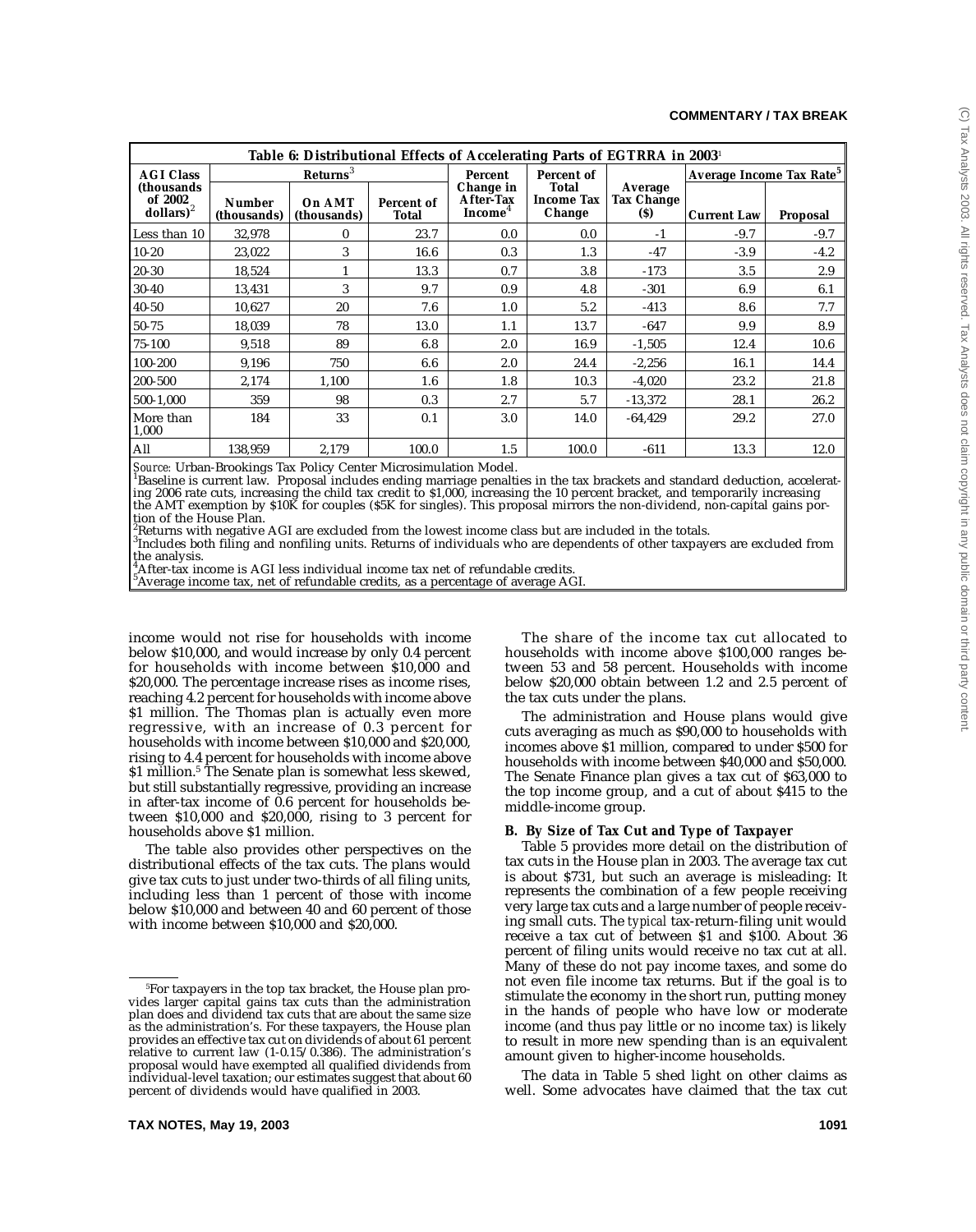|                       | Table 7: Distribution of Returns With Small Business Income, 2003 |                                                                     |                                                                     |                                                                                     |             |              |  |  |  |  |  |  |
|-----------------------|-------------------------------------------------------------------|---------------------------------------------------------------------|---------------------------------------------------------------------|-------------------------------------------------------------------------------------|-------------|--------------|--|--|--|--|--|--|
|                       |                                                                   | Distribution of                                                     | <b>Cumulative</b><br>Distribution of                                | <b>Percent of Returns in Bracket With</b><br><b>Small Business Income (or Loss)</b> |             |              |  |  |  |  |  |  |
| Tax<br><b>Bracket</b> | Distribution of<br><b>All Returns</b><br>(percent)                | <b>Returns With</b><br><b>Small Business</b><br>Income<br>(percent) | <b>Returns With</b><br><b>Small Business</b><br>Income<br>(percent) | <b>Any Small</b><br><b>Business</b><br>Income                                       | $>25\%$ AGI | $> 50\%$ AGI |  |  |  |  |  |  |
| 0%                    | 27.3                                                              | 20.3                                                                | 20.3                                                                | 17                                                                                  | 11          | 9            |  |  |  |  |  |  |
| 10%                   | 14.0                                                              | 12.0                                                                | 32.3                                                                | 19                                                                                  | 9           | 6            |  |  |  |  |  |  |
| 15%                   | 32.9                                                              | 30.1                                                                | 62.5                                                                | 21                                                                                  | 5           | 3            |  |  |  |  |  |  |
| 26%                   | 1.2                                                               | 2.5                                                                 | 64.9                                                                | 46                                                                                  | 11          | 6            |  |  |  |  |  |  |
| 27%                   | 20.2                                                              | 25.1                                                                | 90.1                                                                | 28                                                                                  | 5           | 3            |  |  |  |  |  |  |
| 28%                   | 0.3                                                               | 1.0                                                                 | 91.0                                                                | 66                                                                                  | 23          | 15           |  |  |  |  |  |  |
| 30%                   | 2.6                                                               | 4.8                                                                 | 95.8                                                                | 41                                                                                  | 13          | 8            |  |  |  |  |  |  |
| 35%                   | 0.9                                                               | $2.2\,$                                                             | 98.0                                                                | 57                                                                                  | 24          | 17           |  |  |  |  |  |  |
| 38.6%                 | 0.6                                                               | 2.0                                                                 | 100.0                                                               | 73                                                                                  | 36          | 26           |  |  |  |  |  |  |
| All                   | 100.0                                                             | 100.0                                                               |                                                                     | 22                                                                                  | 8           | 6            |  |  |  |  |  |  |
|                       |                                                                   | Source: Urban-Brookings Tax Policy Center Microsimulation Model.    |                                                                     |                                                                                     |             |              |  |  |  |  |  |  |

would be particularly valuable to the elderly, small business, or single parents. In fact, the House bill would provide no tax cut for more than half of all elderly taxpayers, more than half of all single parents, and a quarter of all returns with business income. More than 80 percent of the elderly, 85 percent of single parents, and half of returns with business income would receive tax cuts less than \$500. Among the 80 percent of elderly households with the lowest income, the average tax cut would be \$70. Among small business owners, the 55 percent of returns with the lowest AGI would receive an average tax cut of \$114.

## **V. Accelerating the EGTRRA Tax Cuts**

Accelerating features of the 2001 tax cut has attracted little attention in the current debate but raises a number of important issues. First, the acceleration of marginal tax reductions and other items would be expensive, reducing revenues by \$263 billion. Including the costs of the added federal interest payments due to the larger federal debt, the reduction in the 10-year budget surplus (or increase in the deficit) would be in the neighborhood of \$400 billion.

## **Accelerating features of the 2001 tax cut has attracted little attention in the current debate but raises a number of important issues.**

Second, acceleration would be regressive. Table 6 shows that accelerating the EGTRRA provisions (and the accompanying AMT changes) in the House bill would increase after-tax income by 3 percent for households with income above \$1 million, compared to an average of 0.5 percent for the 85 percent of households with income below \$75,000. In dollar terms, taxes would fall by \$64,000 for households in the top group, but an average of only \$209 for households with income below \$75,000. More than half of the tax cut would accrue to households with incomes above \$100,000. (Appendix Table 2 on p. 1099 provides similar data by income percentile.)

The distributional effects are not simply a matter of equity. Since higher-income households are less likely to spend additional after-tax income on immediate consumption needs than are households living from paycheck to paycheck, a regressive tax cut is likely to have a lower "bang for the buck" than is a progressive one, other things equal.

Nor is the acceleration likely to provide a serious boost on the supply side. The TPC microsimulation model shows that less than 30 percent of return-filing units will see reductions in marginal tax rates due to the acceleration. Among households with income below \$75,000, only about 18 percent would obtain a reduction in marginal tax rates. Thus, the acceleration would produce significant income effects (recall from Table 4 that 64 percent of return-filing units would get a tax cut), which would tend to reduce labor supply, but the substitution effects that would tend to raise labor supply would be small and uneven.

Given that the acceleration of the 2006 EGTRRA provisions would provide ineffective stimulus, could be counterproductive in terms of supply-side effects, and would raise the deficit, there seems little economic justification for them. From a political economy perspective, locking in the scheduled future rate cuts now would make it more difficult to restore fiscal discipline. Recent CBO projections suggest that even in the absence of further tax cuts, the FY 2003 deficit will be more than \$300 billion, a figure \$50 billion higher than projected as recently as March (CBO 2003b).

Indeed, recalling that Congress did not think that accelerating the tax cut was affordable in 2001, with surpluses as far as the eye can see, it is difficult to see how it is affordable now. A response to that claim is offered by *The Washington Times*: "Congress, knowing then what it now knows about the real condition of the economy in May 2001, would almost certainly have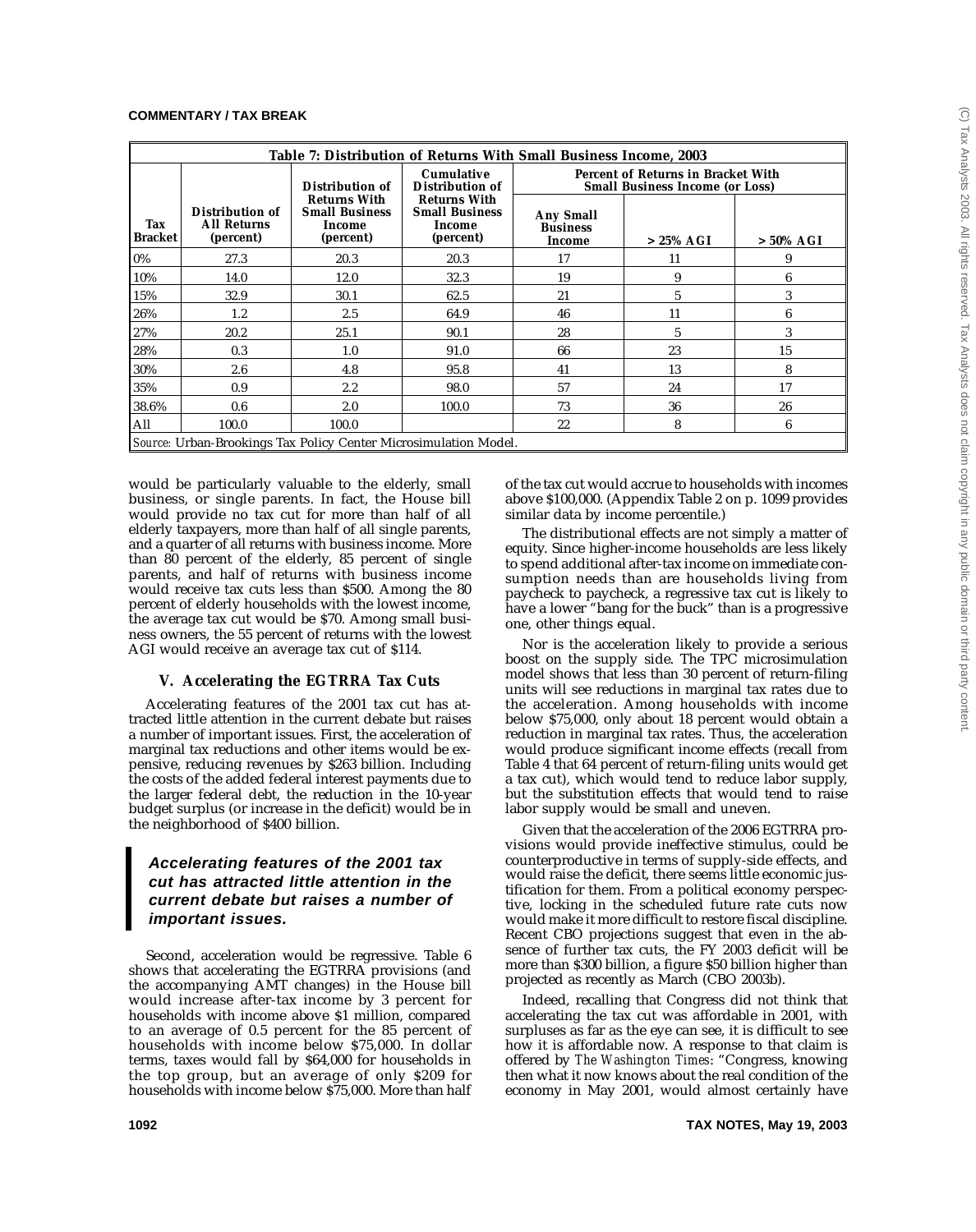|                                    |                              |                     |                     |                                    | Table 8: Distributional Measures of Dividends and Capital Gains Proposals, 2004   |                     |                                    |                                              |
|------------------------------------|------------------------------|---------------------|---------------------|------------------------------------|-----------------------------------------------------------------------------------|---------------------|------------------------------------|----------------------------------------------|
| <b>AGI Class</b>                   | <b>Returns</b>               |                     |                     | <b>Percent With Tax Cut</b>        |                                                                                   |                     | Percent Change in After-Tax Income |                                              |
| (thousands)<br>of 2002<br>dollars) | <b>Number</b><br>(thousands) | Percent of<br>Total | Adminis-<br>tration | House                              | <b>Senate</b><br><b>Finance</b><br>Committee                                      | Adminis-<br>tration | <b>House</b>                       | <b>Senate</b><br><b>Finance</b><br>Committee |
| Less than 10                       | 33,461                       | 23.7                | 0.5                 | 0.4                                | 0.3                                                                               | $\ast$              | $\ast$                             |                                              |
| $10 - 20$                          | 23,246                       | 16.5                | 7.4                 | 6.9                                | 6.4                                                                               | 0.1                 | $\ast$                             | $\ast$                                       |
| 20-30                              | 18,563                       | 13.2                | 13.8                | 13.1                               | 12.6                                                                              | 0.1                 | 0.1                                | $\ast$                                       |
| $30 - 40$                          | 13,624                       | 9.7                 | 17.1                | 16.2                               | 14.5                                                                              | 0.1                 | 0.1                                | $\ast$                                       |
| $40 - 50$                          | 10,550                       | 7.5                 | 22.9                | 21.4                               | 18.6                                                                              | 0.2                 | 0.1                                | $\ast$                                       |
| $50 - 75$                          | 18,217                       | 12.9                | 29.6                | 27.4                               | 23.3                                                                              | 0.2                 | 0.1                                | $\ast$                                       |
| $75 - 100$                         | 9,955                        | 7.1                 | 39.3                | 36.2                               | 30.4                                                                              | 0.3                 | 0.2                                | 0.1                                          |
| 100-200                            | 9,614                        | 6.8                 | 57.2                | 53.7                               | 46.7                                                                              | 0.4                 | 0.3                                | 0.1                                          |
| 200-500                            | 2.299                        | 1.6                 | 75.6                | 71.0                               | 59.0                                                                              | 0.8                 | 0.6                                | 0.1                                          |
| 500-1,000                          | 384                          | 0.3                 | 83.5                | 80.0                               | 64.3                                                                              | 1.0                 | 1.0                                | 0.1                                          |
| More than<br>1,000                 | 200                          | 0.1                 | 85.9                | 83.3                               | 66.4                                                                              | 1.4                 | 1.9                                | 0.1                                          |
| All                                | 140,030                      | 100.0               | 18.6                | 17.4                               | 15.2                                                                              | 0.4                 | 0.4                                | 0.1                                          |
|                                    |                              |                     |                     |                                    | Source: Urban-Brookings Tax Policy Center Microsimulation Model (version 0503-1). |                     |                                    |                                              |
| <b>AGI Class</b>                   |                              |                     |                     | Percent of Total Income Tax Change |                                                                                   |                     | Average Tax Change (\$)            |                                              |
| (thousands)<br>of 2002<br>dollars) |                              |                     | Adminis-<br>tration | House                              | <b>Senate</b><br><b>Finance</b><br>Committee                                      | Adminis-<br>tration | House                              | <b>Senate</b><br><b>Finance</b><br>Committee |
| Less than 10                       |                              |                     | $\ast$              | $\ast$                             | 0.1                                                                               | $**$                | $**$                               | $**$                                         |
| $10 - 20$                          |                              |                     | 1.1                 | 0.7                                | 2.6                                                                               | $-11$               | $-7$                               | $-4$                                         |
| $20 - 30$                          |                              |                     | 2.3                 | 1.6                                | 4.8                                                                               | $-29$               | $-18$                              | $\textbf{-9}$                                |
| $30 - 40$                          |                              |                     | 2.3                 | 1.6                                | 4.5                                                                               | $-38$               | $-26$                              | $-12$                                        |
| $40 - 50$                          |                              |                     | 3.7                 | 2.4                                | 6.2                                                                               | $-80$               | $-49$                              | $-21$                                        |
| 50-75                              |                              |                     | 8.4                 | 6.1                                | 12.8                                                                              | $-106$              | $-72$                              | $-25$                                        |
| $75 - 100$                         |                              |                     | 8.6                 | 6.4                                | 11.9                                                                              | $-199$              | $-137$                             | $-43$                                        |
| 100-200                            |                              |                     | 20.1                | 15.7                               | 23.7                                                                              | $-482$              | $-348$                             | $-88$                                        |
| 200-500                            |                              |                     | 18.5                | 15.9                               | 15.4                                                                              | $-1,854$            | $-1,481$                           | $-238$                                       |
| 500-1,000                          |                              |                     | 8.9                 | 9.6                                | 5.9                                                                               | $-5,309$            | $-5,363$                           | $-544$                                       |
| More than<br>1,000                 |                              |                     | 26.0                | 39.8                               | 12.2                                                                              | $-29,870$           | $-42,443$                          | $-2,180$                                     |
| All                                |                              |                     | 100.0               | 100.0                              | 100.0                                                                             | $-163$              | $-152$                             | $-25$                                        |
|                                    |                              |                     |                     |                                    | Source: Urban-Brookings Tax Policy Center Microsimulation Model (version 0503-1). |                     |                                    |                                              |

provided much more fiscal stimulus, especially over the short term. That is why accelerating the implementation of many of the tax cuts passed in May 2001 makes so much sense today."6 However, if Congress is going to rethink tax options in light of the decline in the economy and the massive decline in fiscal prospects over the last two years, it should focus on restricting the size of the long-term tax cut passed in 2001.

Another commonly made argument is that acceleration of the EGTRRA tax cuts, especially the cuts in the top rate, would be a great boon to small business. As shown in Table 5, however, even including the dividend and capital gains tax cut in the House package, more than half of all returns with small business income would receive tax cuts of \$500 or less, and half of those (a quarter of the total) would receive no tax cut.

That fact notwithstanding, tax cut advocates claim repeatedly that reducing the top rate disproportionately helps small business. Table 7 presents data that can help clarify this discussion. First, the vast majority of small business owners do not face anything approaching high marginal income tax rates. Only about onethird of small business returns are in tax brackets of 26 percent and above, less than 5 percent face rates of 35 percent and above, and only 2 percent are in the top tax bracket. Thus, the claim that cutting the top rate or the top two rates is crucial for small business is misplaced. Roughly 95 percent of small businesses are not affected at all by cuts in the top two tax rates.

<sup>6</sup> *The Washington Times,* May 7, 2003, page A16.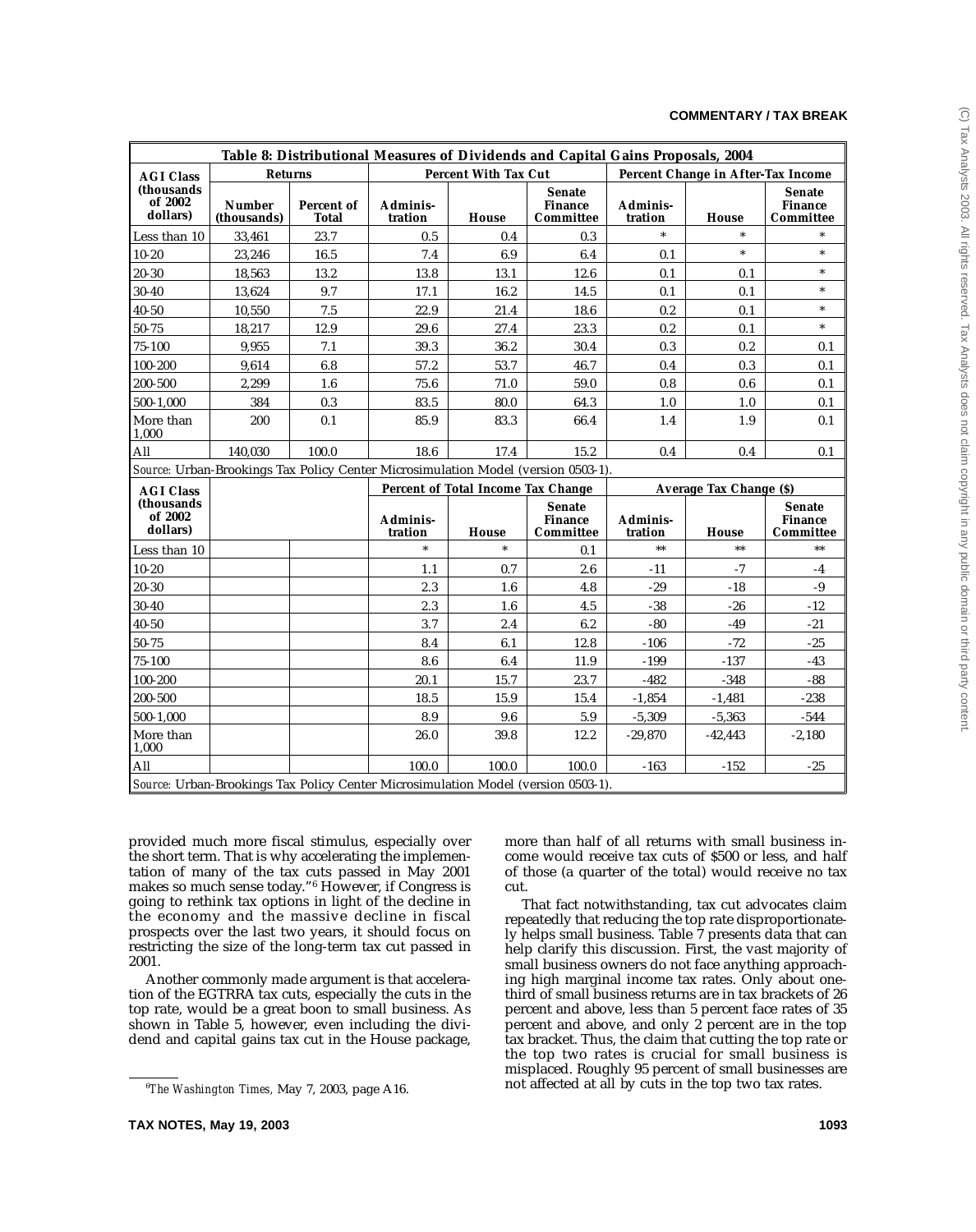Second, although it is clearly the case that the share of returns that report at least some business income rises as income rises, business income is not the dominant form of income for most of those returns. In the top two brackets more than half of returns have some business income and in the top bracket almost three quarters have some. But much of that business income is not from the taxpayer's primary occupation. For example, a professor's consulting income or an executive's compensation from serving on a board of directors would appear as business income, rather than wages and salaries, on a tax return. Only about one quarter of households in the top bracket and one-sixth in the second bracket have more than half of their income from business income.

## **VI. Tax Cuts on Dividends and Capital Gains**

In the United States, some corporate income is currently taxed twice (once at the corporate level and again when received by shareholders as dividends or capital gains); some is taxed once, at either the corporate or individual level; and some is never taxed. Although precise data are difficult to obtain, it appears that roughly one quarter of corporate income is taxed twice, one quarter is never taxed, and about half is taxed once.<sup>7</sup>

Taxing all corporate income once is a sound idea, other things being equal. To ensure that all corporate income was taxed once, however, would involve both eliminating tax on the doubly taxed portion of corporate income and taxing the currently untaxed portion. Such an objective could be accomplished in a roughly revenue-neutral manner, and indeed the first President Bush's Treasury Department proposed to do just that in 1992.

The proposed reduction in taxes on dividends and capital gains is ostensibly motivated by a desire to tax corporate income once. But none of the dividend and capital gains tax cut proposals under consideration attempt to guarantee that all corporate income is taxed once. Thus, one suspects that current efforts for dividend and capital gains tax cuts have less to do with improving the operation and incentives in the tax system than with other goals, such as providing large tax cuts for high-income households.

Before turning to the individual proposals, we address several issues common to all of them. First, each proposal would boost the stock market, although by differing amounts. It is not clear to us, however, why the government should have a goal of boosting the stock market any more than it should have a goal of boosting, say, the price of steel. Some have claimed that the stock market boost would spur investor confidence. But even the president's proposal (the largest of the

three) is likely to increase the stock market by only about 5 percent, and it seems unlikely that an increase of that magnitude would have any appreciable effect on investor confidence in the absence of more fundamental changes in the economic outlook. Furthermore, increases in the current stock market induced by tax cuts will raise consumption, reduce private and public saving, and thus reduce future national income.

Second, it has been claimed, by the president and others, that dividend tax cuts would help the elderly. In fact, the vast majority of elderly would gain little from the dividend tax cut. Less than 4 percent of the total dividend and capital gains tax cut in the administration's proposal would go to elderly households with income below \$50,000. And, as Table 5 shows, more than 80 percent of elderly taxpayers would receive tax cuts of less than \$500.

Third, as noted above, dividend and capital gains tax cuts are a very inefficient way to stimulate the economy in the short run.

#### **A. President's Proposal**

Under the president's proposal, dividends and capital gains realized on corporate stock would be tax-free to the extent that the underlying income had already been fully taxed at the company level. This proposal has several useful features. For corporations that pay corporate income tax, the proposal would reduce or eliminate the tax incentive to retain earnings rather than pay out dividends. It would also improve neutrality between investment in corporate capital and other investments and between debt and equity. However, it would not eliminate incentives or opportunities for corporations to shelter earnings; for those corporations that do shelter earnings, it would not eliminate the incentive to retain earnings (Gale and Orszag 2003).

If the proposal were paid for by closing loopholes — as was originally proposed by the Treasury in 1992 — it could improve economic incentives and boost economic growth (U.S. Department of the Treasury 1992). But as a tax cut rather than a tax reform, the administration's proposal would boost the current stock market, which would raise current consumption, and as explained above, would thus reduce national saving by reducing both private and public saving. The reduction in national saving would either crowd out private capital investment, which would reduce future productivity, or raise borrowing from abroad, which would mortgage future income. As noted above, estimates suggest that deficit-financed dividend relief would on balance produce a long-term drag on the economy.<sup>8</sup>

In addition, the administration's proposal is complex and regressive. Companies would have to follow complicated rules to account for the tax-free dividends and capital gains that they allocate to shareholders. Shareholders would no longer be able to figure the capital gain upon sale by subtracting cost from the net proceeds of sale. The cost basis for stock would be

*See* Gale (2002), who estimates that about half of dividends are not taxed at the shareholder level under current law. The Tax Policy Center estimates that more than one-third of dividends are paid out of corporate earnings that did not face corporate tax. McIntyre (2003) estimates that about half of all corporate earnings are untaxed at the corporate level.

<sup>8</sup> *See also* Gravelle (2003). Burman (2003) provides a proposal for a roughly revenue neutral integration proposal that would likely produce positive economic effects.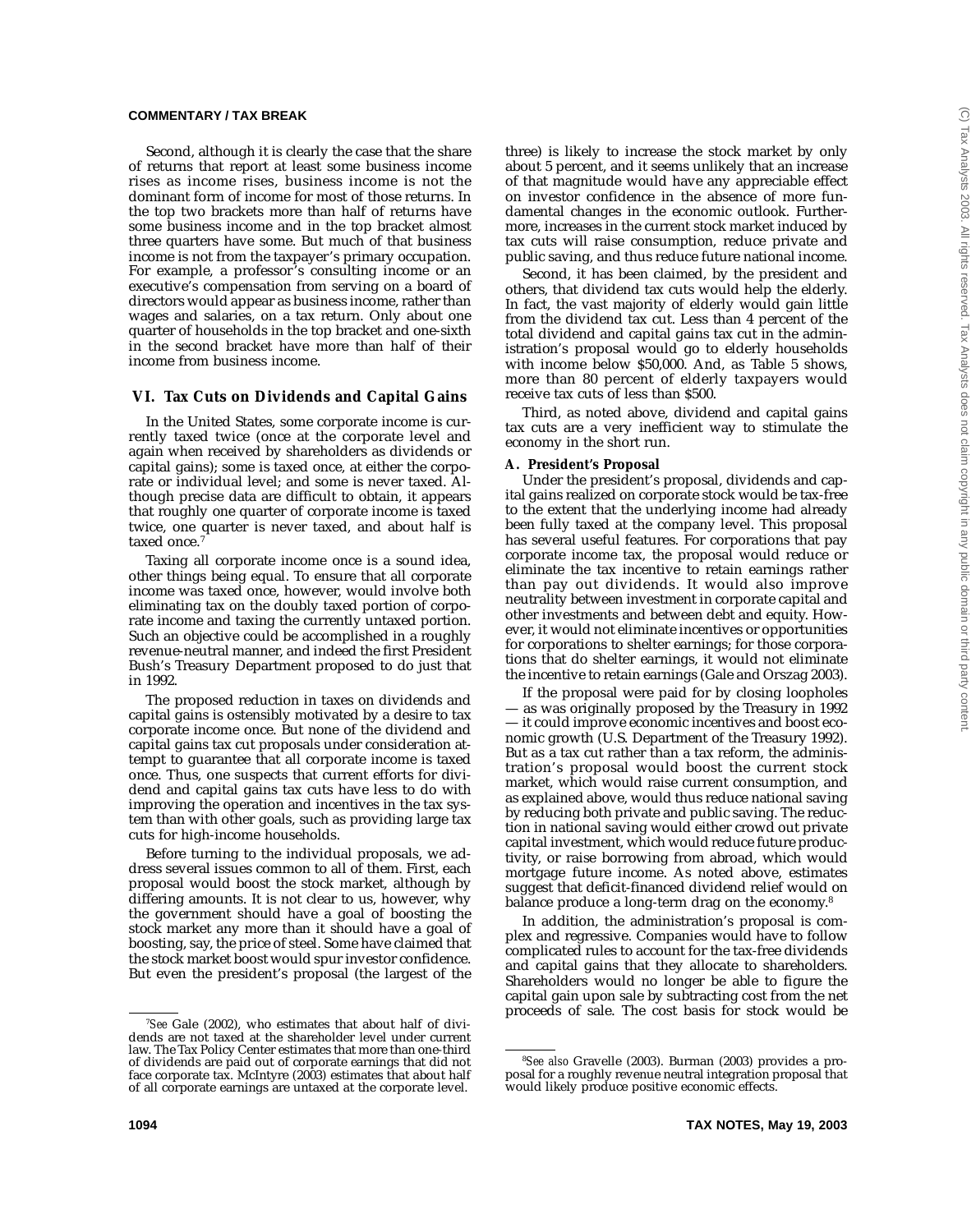adjusted up or down depending on the company's dividend payouts and tax payments for every year between purchase and sale. Shareholders, brokerage firms, and mutual funds would need to report different dividend numbers to state and federal governments if state governments continue to tax all dividends and capital gains, as most do at present.

In the political debate, much of the justification for the president's proposal has been based on notions of fairness. The administration claims it is unfair to tax shareholders when their dividends are already paid out of after-tax corporate income. That is, dividend relief is said to be a matter of horizontal equity. This argument is misguided. It is not unfair to levy a tax that all shareholders knew they would be subject to when they made the investment. A shareholder would have purchased the stock only if she expected the aftertax return to be competitive with competing investments. Indeed, if there is an issue of horizontal equity, it arises from the windfall to existing shareholders from the sudden elimination of the tax. The tax cut would discriminate in favor of those who had invested in corporate stock in the past as compared with investors in other assets, such as bonds or real estate.

## **Most importantly, the House proposal abandons any notion of dividend tax changes as a way of integrating the corporate and individual taxes.**

A second aspect of equity — vertical equity or progressivity — is arguably violated by the president's dividend relief proposal. Table 8 compares the distributional effects of the dividend and capital gains tax cuts for the administration, House, and Senate Finance bills, and focuses on 2004 because the Senate provisions would not take effect until then and the House plan would only partially take effect in 2003.

The table shows that under the administration dividend and capital gains tax cut alone, after-tax income would rise by 1.4 percent for those with income above \$1 million compared to 0.2 percent or less for households in income groups below \$75,000. About 26 percent of the benefit would go to the 0.1 percent of households with incomes greater than \$1 million and three-quarters would go to households with income above \$100,000. The bottom 85 percent of households, with incomes of \$75,000 or less, would get only about 10 percent of the tax cut. The average tax cut would be almost \$30,000 per year for the top 0.1 percent of households, compared to less than \$50 for households below \$75,000.

#### **B. House Plan**

The House plan would reduce the tax rate on dividends to 15 percent (and 5 percent for taxpayers in the lowest two brackets). It would also reduce capital gains tax rates to these levels from the current 20 percent maximum capital gains tax rate (10 percent for lowerincome taxpayers). As discussed below, relative to the administration proposal, the House proposal is slightly less expensive, significantly more regressive, and probably less complicated.

Most importantly, however, the House proposal abandons any notion of dividend tax changes as a way of integrating the corporate and individual taxes. First, shareholders would get the benefit of the lower dividend tax rates and lower capital gains on corporate stocks regardless of whether the corporation had paid taxes. Second, taxpayers would benefit from lower capital gains tax rates even if their investment were not in corporate stock. Indeed, about half of capital gains are on assets other than corporate stock (Wilson 2002). Third, the capital gains tax cut provides as much additional incentive to purchase other assets, such as land or small businesses, as it does to purchase corporate shares, and so does not reduce the distortion created by the corporate tax.

Fourth, and of most concern, the proposal could invite a wave of tax shelters for corporations and individuals. One gauge of the potential impact of this problem is that the JCT estimate of the cost of dividend and capital gains tax cuts in the House bill is \$276 billion over 10 years. This is on the order of twice the "static" estimate from the TPC microsimulation model. The difference is likely due to the fact that JCT may consider several margins of behavior that the TPC model does not. For example, corporations would become a much more effective tax sheltering device. Under current law, arranging to earn income through a corporate shell subjects the investor to full taxation on dividends plus any tax levied at the corporate level. Under the proposal, if an investor in the top income tax bracket can arrange to channel income through a corporation, which can take advantage of corporate tax shelters to avoid tax, any income distributed to the investor would be taxed at less than half the rate of other income. The fact that the dividend-paying company had paid no income tax would not limit the tax breaks received by shareholders.

In addition, the increase in the capital gains tax differential would likely fuel the growth of individual tax shelters. Virtually all individual income tax shelters exploit the difference between tax rates on capital gains and on ordinary income and deductions. The 15 percent top tax rate on capital gains would be the lowest rate in effect since 1941 (Burman 1999). It would provide massive incentives for any scheme to convert ordinary income into capital gains.

Because the proposal does not effectively integrate the corporate and personal taxes, it does not generate the benefits of reallocating the capital stock from noncorporate to corporate uses (as could result from the administration proposal). In addition, the increase in sheltering and in the national debt would serve to reduce growth. Thus, it is not surprising that, as noted above, the Joint Committee on Taxation concluded that the House plan would reduce economic output over the decade.

Finally, the House proposal is by far the most regressive option for providing relief on capital income because it extends substantial tax breaks to individuals with capital gains. Income from capital gains is much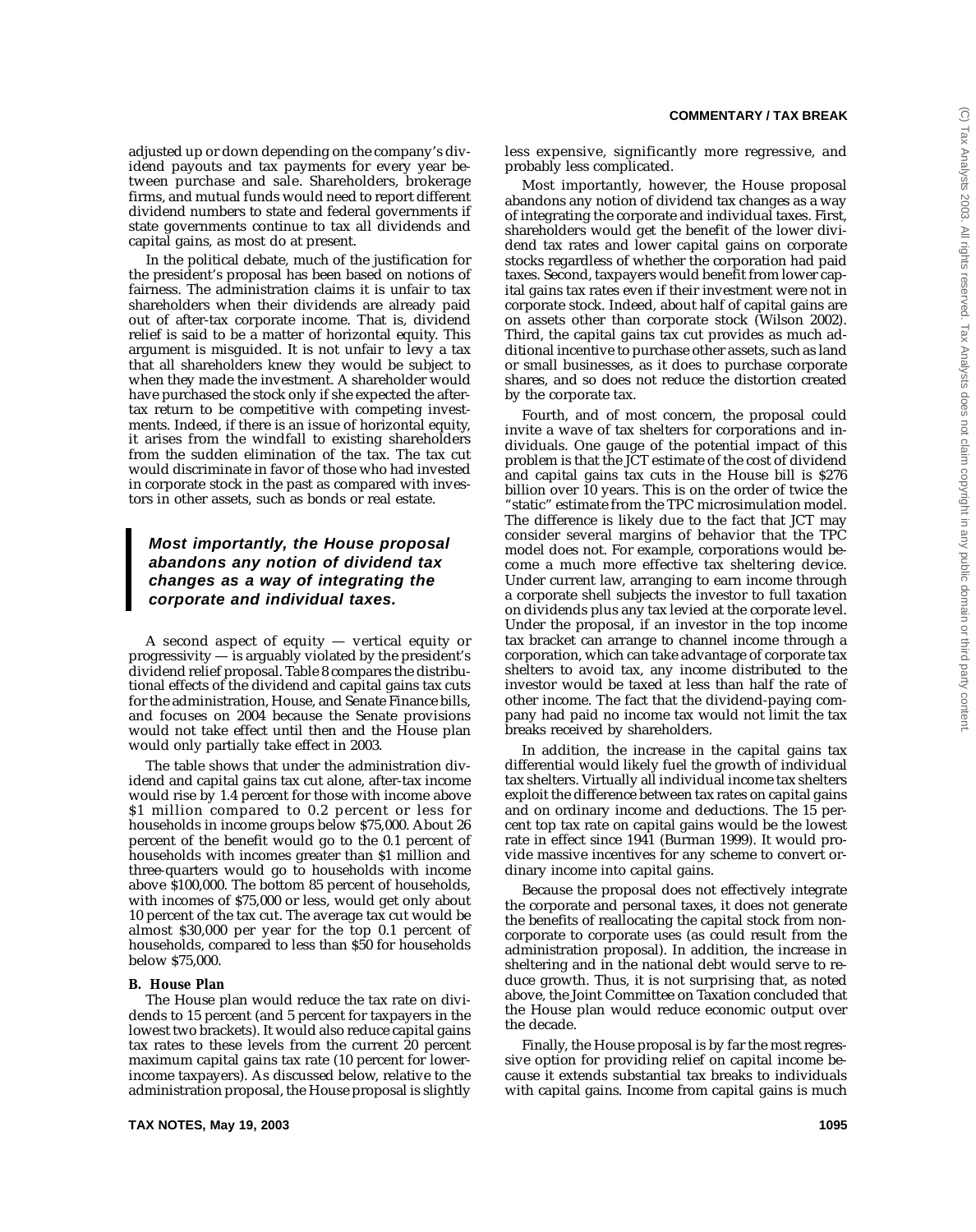more skewed than dividends. The 0.1 percent of people with incomes over \$1 million will receive a projected 48 percent of realized capital gains in 2003, but only 15 percent of dividends. Taxpayers with incomes over \$200,000 will earn 72 percent of capital gains, compared with 36 percent of dividends. Thus, lowering taxes on capital gains is worth much more to those with very high incomes than exempting a portion of dividends. As a result, the House dividend and capital gains proposal would reduce taxes by almost 2 percent of income for taxpayers with incomes over \$1 million (Table 8). Such taxpayers will receive nearly 40 percent of the tax benefits from such a scheme.

The House plan would also create substantial complexity for individuals. Taxing dividends at the same fixed rates as capital gains sounds simple, but it is not. The alternate rate schedule that applies to long-term capital gains is extremely complicated. Taxpayers first have to calculate income (including all capital gains) and tax as if the alternative rates did not apply. Then, they must make an adjustment to the extent that their capital gains are taxed at a higher rate than the set maximum. A similar adjustment must be done to compute the alternative minimum tax, if applicable.<sup>9</sup> These adjustments require an entire page each on the schedule D (used to report capital gains) and form 6251 (used to calculate AMT). For taxpayers who carryover AMT credits from one year to the next, the same calculations must be repeated a third time on form 8201. If dividends are taxed the same as long-term capital gains, taxpayers with dividends will have to undertake similar pointlessly complex calculations every year.

## **C. Senate Finance Proposal**

Starting in 2004, the Senate Finance Committee proposal would exclude the first \$500 of dividends earned by individuals plus 10 percent of the amount over \$500. Starting in 2008, 20 percent of dividends above \$500 would be excluded. The proposal would sunset at the end of 2012. It would cost \$81 billion over 10 years according to the JCT. The Finance Committee, however, also approved \$72 billion of net offsets, including provisions designed to rein in corporate tax shelters.

Like the House version, the Senate Finance plan would apply the dividend exclusion regardless of whether tax had been collected at the corporate level. The anti-corporate-tax-shelter provisions in the Senate proposal, however, would tend to increase the share of company income paid in taxes. The proposal would reduce somewhat the tax bias against corporate investment, and it would reduce the disincentive for corporations to pay dividends, although by less than the other two options. Because of its more modest net revenue cost, this option has the least damaging effect on national saving. It would also slightly improve economic neutrality and close inefficient loopholes, both of which would tend to boost economic efficiency.

This proposal is the least regressive dividend relief package. The dividend exclusion provision itself would add about the same small share of after-tax income for all classes of taxpayers with incomes over \$75,000 (about 0.1 percent). Only 12 percent of the benefits would flow to those with incomes over \$1 million. About 18 percent would go to those with incomes under \$50,000 (Table 8).

For taxpayers with more than \$500 of dividends, accounting for dividends would be somewhat more complex than under current law. However, this added complexity pales in comparison to the complexity due to alternate rate calculations (in the House version) or the complex accounting for excludable dividends in the administration's proposal. For taxpayers with less than \$500 in dividends, the effect on tax complexity would be mixed.10

## **VII. What's Wrong With This Picture?**

The disconnect between the economy's current problems and the proposed tax solutions is striking. The economy is sputtering, and a short-term boost may be helpful. Long-term growth is always beneficial, so policies that boost such growth would be helpful. The budget faces seriously bleak prospects in the not-toodistant future, so fiscal restraint is appropriate, especially in the longer term. One of the major fiscal problems is the need to reform the AMT, repeal of which would cost upwards of \$1 trillion over the next decade, with the cost growing with each delay.

## **The disconnect between the economy's current problems and the proposed tax solutions is striking.**

In this environment, three policies strike us as particularly attractive. The first is substantial assistance to the states. The Senate Finance proposal includes \$20 billion in aid to the states. States have already weathered two years of substantial budget deficits and face fiscal shortfalls of more than \$75 billion for the upcoming fiscal year. Having largely exhausted the loopholes in their balanced budget rules and drawn down their rainy day funds, the states are being forced

<sup>9</sup> The AMT will apply to one-third of taxpayers, and an even larger share of people with capital gains by 2010 according to TPC projections, so the interaction between capital gains and AMT complexity would be a growing nuisance for taxpayers over time.

<sup>&</sup>lt;sup>10</sup>The proposal might be simpler than either the administration or the House proposals. Taxpayers with dividends less than \$500 would presumably not have to report dividends on their federal income tax returns. More than onethird of taxpayers with dividends are in this category. On the other hand, some taxpayers with dividends less than \$500 would still have to tally them on tax returns, though, because the excluded dividends are included in modified AGI for purposes of income phaseouts. This provision, which was presumably included to limit the revenue cost, would add complexity to already unnecessarily complex provisions and might be reconsidered. In addition, if states did not change the treatment of dividends to conform with federal standards, the proposal would not simplify matters at all for most taxpayers.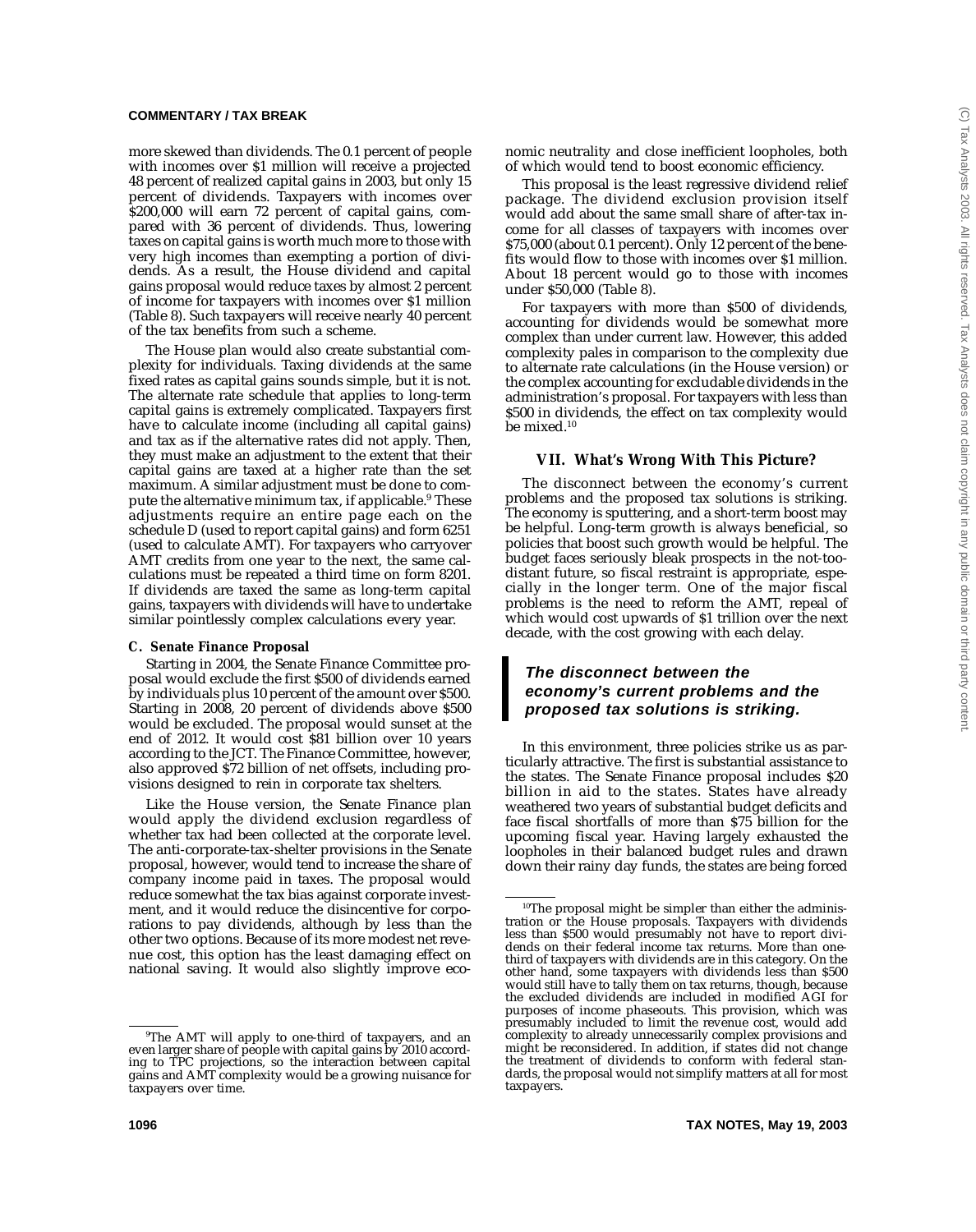problem on a rolling basis, as appears to be the strategy that policymakers are following, does not reduce its long-term cost. Rather, it merely disguises that cost by spreading it over numerous budget proposals. It would be far better to resolve the uncertainty surrounding the AMT and recognize the costs by enacting a permanent

**References** Bradford, David F. 1986. *Untangling the Income Tax.*

Burman, Leonard E. 1999. *The Labyrinth of Capital Gains Tax Policy: A Guide for the Perplexed.* Brookings In-

Burman, Leonard E. 2003. "Taxing Capital Income

Burman, Leonard E., William G. Gale, Jeff Rohaly, and Benjamin H. Harris. 2002. "The Individual AMT: Problems and Potential Solutions." *National Tax Jour-*

Congressional Budget Office. 2002. "Economic Effects of Tax Cuts: Results From Model Simulations." Presented at the CBO Director's Conference on

Congressional Budget Office. 2003a. "The Budget and Economic Outlook: Fiscal Years 2004-2013." Congressional Budget Office. 2003b. "Monthly Budget

*Congressional Record*. 2003. Macroeconomic Analysis of H.R. 2, "Jobs and Growth Reconciliation Tax Act of 2003," prepared by the Joint Committee on Taxation.

Gale, William G. 2002. "About Half of Dividend Payments Do Not Face Double Taxation." *Tax Notes*.

Gale, William G. and Peter R. Orszag. 2002. "The Economic Effects of Long-Term Fiscal Discipline." Tax

Gale, William G. and Peter R. Orszag. 2003. "The Administration's Proposal to Cut Dividend and Capital

Graetz, Michael. 1995. "Distributional Tables, Tax Legislation, and the Illusion of Precision." In David Bradford, ed., *Distributional Analysis of Tax Policy.*

Gains Taxes." *Tax Notes.* Jan. 20, p. 415.

Harvard University Press: Cambridge.

stitution Press: Washington.

Once," *Tax Notes,* Feb. 3, p. 751.

Dynamic Scoring. Aug. 7, 2002.

Review." May.

May 8, 2003.

Nov. 11, p. 839.

Policy Center. Dec. 17.

*nal.* vol. LV, no. 3, September: 555-96.

reform to the AMT.

to raise taxes or cut spending — either of which puts further short-term downward pressure on the economy. In this environment, federal aid to the states would translate into smaller state spending cuts or smaller state tax increases, and so would represent particularly effective short-term stimulus.

Opponents of state fiscal relief make two basic arguments: that the states brought the problem on themselves by irresponsible tax cuts and spending increases during the 1990s; and that state fiscal relief would set a bad precedent and encourage irresponsible behavior on the part of the states during the next business cycle. The first argument reflects a selective reading of the data: many factors contributed to the state fiscal crisis, including an unanticipated and steep decline in revenue associated with the recession and the stock market decline; the deleterious effects of the 2001 and 2002 tax cuts on state finances; and increases in costs in education, health care, and corrections. The second argument has merit at some level, but ignores the fact that moral hazard concerns must be weighed against other objectives. A wide variety of policy interventions are undertaken to cushion the immediate impact of adverse developments despite the potential moral hazard created. (If policymakers were so concerned about moral hazard, they would also eschew bailing out investors through a dividend or capital gain tax break.) Furthermore, state fiscal relief could be designed (in size and structure) to mitigate this concern. For example, aggregate state fiscal relief could be limited to some fraction (say, half) of the projected state deficits for next year. To attenuate the moral hazard concern further, relief should not be allocated in proportion to each state's projected deficit, but rather on the basis of some other factor such as population, income, an estimate of the revenue loss caused by the economic downturn given the structure of the state's tax system, or the share of total federal tax payments made by residents of the state.

The second policy is to extend the unemployment insurance benefit program that is scheduled to lapse in May. In particular, the March 2002 stimulus legislation created the Temporary Extended Unemployment Compensation (TEUC) program. The TEUC program provides extended unemployment benefits to workers who have exhausted their regular, state-funded benefits. The program is scheduled to begin phasing out at the end of May. New applications for unemployment insurance have remained at elevated levels, and the number of those who have exhausted benefits has been rising. In this context, extending the TEUC program would be both fair and sound short-term macroeconomic policy. Unemployment benefits would be quickly spent, spurring demand in the short run (Orszag 2001); they would also cushion the blow of unemployment in a continuing weak labor market.

Finally, if a long-term tax cut were to be enacted, it should be a permanent fix for the alternative minimum tax. The administration, House, and Senate Finance proposals instead defer the AMT problem by addressing it only for a few years. As is increasingly understood, the AMT will represent a growing problem over time (Burman, et al., 2002). Addressing this looming

American Enterprise Institute Press: Washington. Gravelle, Jane. 1994. The Economic Effects of Taxing

- Capital Income. MIT Press: Cambridge. Gravelle, Jane. 2003. "Dividend Tax Relief: Effects on Economic Recovery, Long-Term Growth and the Stock Market." Congressional Research Service. Mar. 28.
- Greenstein, Robert, Richard Kogan, and Andrew Lee. 2003. "Tax Policy Center and CBPP Analyses Show That Thomas Tax Plan Would Be More Tilted Toward the Very Wealthy — and More Expensive — Than Bush Plan." Center on Budget and Policy Priorities. May 7.
- Macroeconomic Advisors. 2003. "A Preliminary Analysis of the President's Jobs and Growth Proposals." Jan. 10.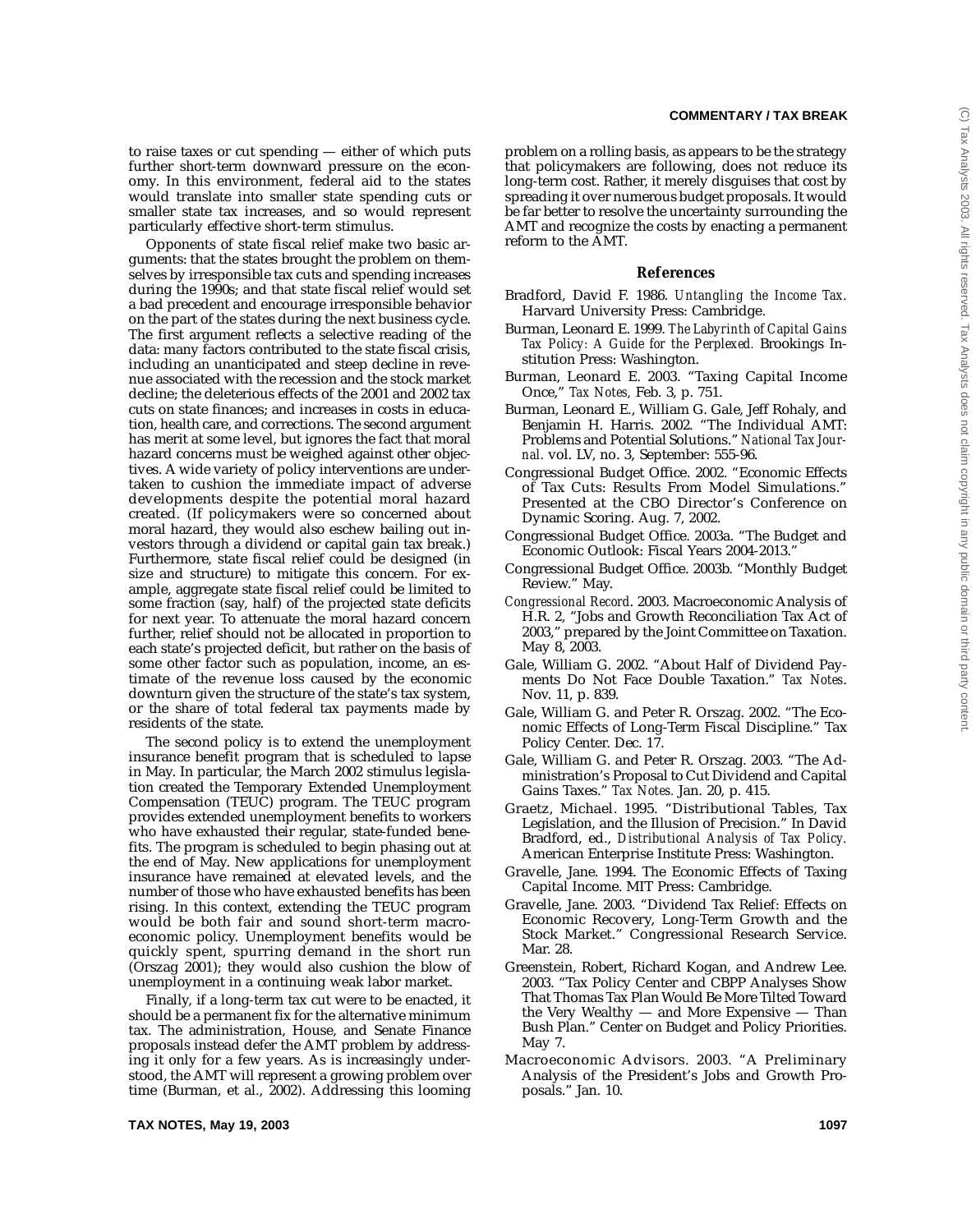- McIntyre, Robert. 2003. "Calculations of the Share of Corporate Profits Subject to Tax in 2002." Citizens for Tax Justice. Washington, DC. January.
- Orszag, Peter R. 2001. "Unemployment Insurance as Economic Stimulus," Center on Budget and Policy Priorities, November.
- Springer, John. 2003. "Did States Spend Their Way Into the Current Fiscal Crisis?" Center on Budget and Policy Priorities, May 9.
- U.S. Department of Treasury. 2002. Office of Tax Analysis, *Report of the Department of the Treasury on*

*Integration of the Individual and Corporate Tax Systems: Taxing Business Income Once.* Government Printing Office: Washington.

- *The Washington Times,* "The Need for Tax Cuts Then and Now." May 7, 2003, page A16.
- Weisman, Jonathan. 2003. "Temporary Dividend Tax Cut Proposed," *Washington Post,* May 14, page A01.
- Wilson, Janette. 2002. "Sales of Capital Assets Reported on Individual Income Tax Returns, 1998 and 1997," *SOI Bulletin*, Summer.

|                        |                       |                                    | Appendix Table 1: Distributional Effects of Key Proposals, 2003, by Income Percentile |                |                                    |                                    |
|------------------------|-----------------------|------------------------------------|---------------------------------------------------------------------------------------|----------------|------------------------------------|------------------------------------|
|                        |                       | <b>Percent With Tax Cut</b>        |                                                                                       |                | Percent Change in After-Tax Income |                                    |
| <b>AGI Quintile</b>    | <b>Administration</b> | House                              | <b>Senate Finance</b><br>Committee                                                    | Administration | House                              | <b>Senate Finance</b><br>Committee |
| Lowest Quintile        | 0.2                   | 0.1                                | 0.3                                                                                   |                | $\ast$                             | 0.1                                |
| Second Quintile        | 34.7                  | 34.4                               | 45.9                                                                                  | 0.3            | 0.3                                | 0.5                                |
| Middle Quintile        | 89.0                  | 88.7                               | 89.9                                                                                  | 0.9            | 0.8                                | 0.9                                |
| <b>Fourth Quintile</b> | 96.2                  | 96.1                               | 95.2                                                                                  | 1.1            | 1.1                                | 1.0                                |
| Next 10 Percent        | 99.7                  | 99.7                               | 99.5                                                                                  | 1.9            | 1.8                                | 1.7                                |
| Next 5 Percent         | 99.8                  | 99.8                               | 99.8                                                                                  | 2.4            | 2.3                                | 2.1                                |
| <b>Next 4 Percent</b>  | 99.9                  | 99.9                               | 99.6                                                                                  | 2.3            | 2.3                                | 1.9                                |
| Top 1 Percent          | 98.6                  | 98.8                               | 91.2                                                                                  | 3.6            | 3.6                                | 2.6                                |
| All                    | 64.0                  | 63.9                               | 66.1                                                                                  | 1.8            | 1.8                                | 1.6                                |
|                        |                       |                                    | Source: Urban-Brookings Tax Policy Center Microsimulation Model (version 0503-1).     |                |                                    |                                    |
|                        |                       | Percent of Total Income Tax Change |                                                                                       |                | <b>Average Tax Change (\$)</b>     |                                    |
| <b>AGI Quintile</b>    | Administration        | House                              | <b>Senate Finance</b><br>Committee                                                    | Administration | House                              | <b>Senate Finance</b><br>Committee |
| Lowest Quintile        | $\ast$                | $\ast$                             | $\ast$                                                                                | $-1$           | $-1$                               | $-1$                               |
| <b>Second Quintile</b> | 1.1                   | 1.1                                | 2.2                                                                                   | $-41$          | $-38$                              | $-68$                              |
| Middle Quintile        | 6.1                   | 5.9                                | 7.4                                                                                   | $-227$         | $-217$                             | $-233$                             |
| <b>Fourth Quintile</b> | 13.7                  | 13.2                               | 14.1                                                                                  | $-510$         | $-484$                             | $-445$                             |
| Next 10 Percent        | 17.8                  | 17.4                               | 18.8                                                                                  | $-1,319$       | $-1,275$                           | $-1,185$                           |
| Next 5 Percent         | 15.0                  | 14.7                               | 15.6                                                                                  | $-2,224$       | $-2,151$                           | $-1,974$                           |
| Next 4 Percent         | 18.2                  | 18.6                               | 17.8                                                                                  | $-3,374$       | $-3,398$                           | $-2,809$                           |
| Top 1 Percent          | 28.0                  | 29.0                               | 24.0                                                                                  | $-20,762$      | $-21,177$                          | $-15,159$                          |
| All                    | 100.0                 | 100.0                              | 100.0                                                                                 | $-742$         | $-731$                             | $-631$                             |
|                        |                       |                                    | Course Urban Brookings Tay Policy Contar Microsimulation Model (version 0502 1)       |                |                                    |                                    |

*Source:* Urban-Brookings Tax Policy Center Microsimulation Model (version 0503-1).